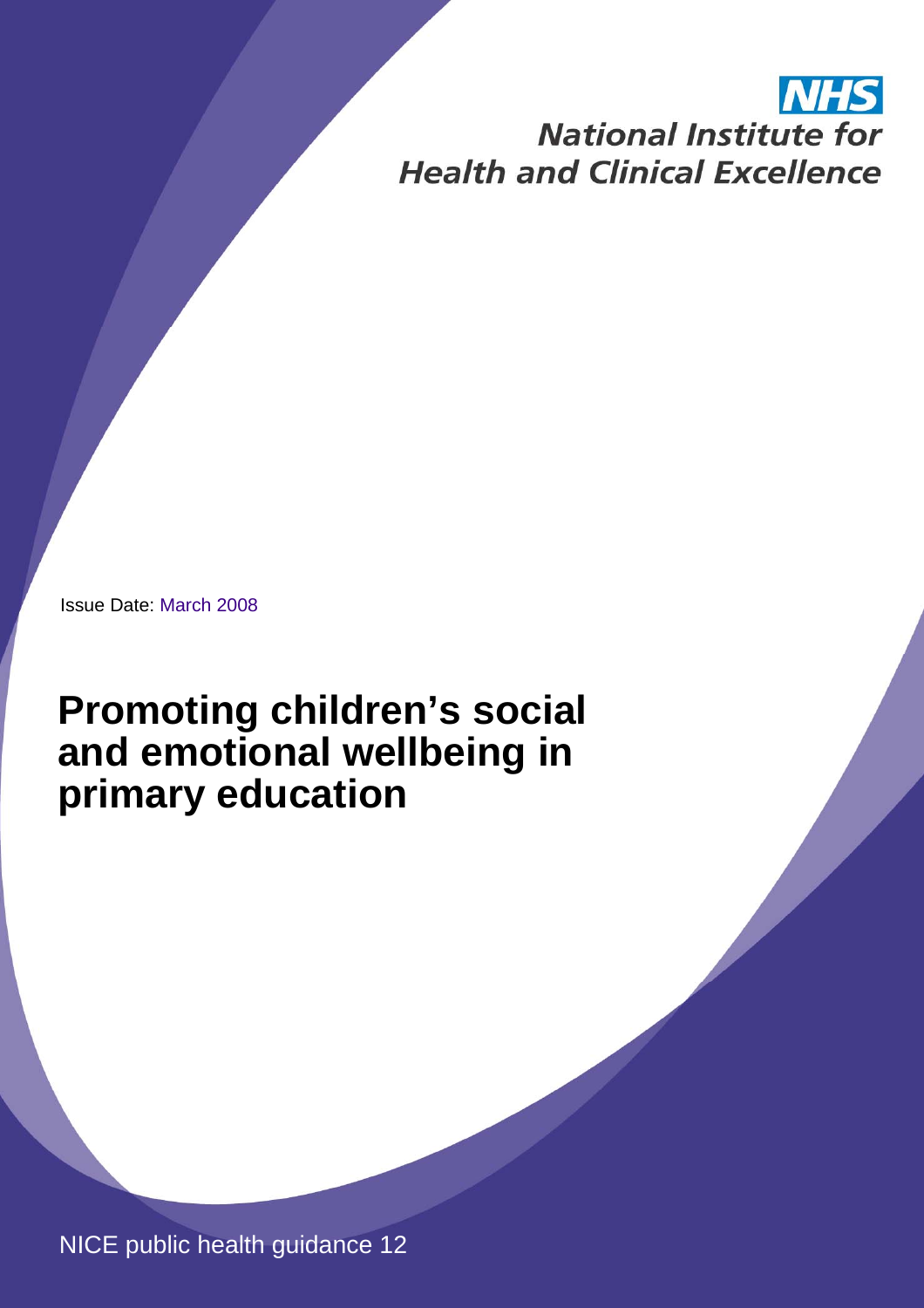#### **NICE public health guidance 12 Promoting children's social and emotional wellbeing in primary education**

#### **Ordering information**

You can download the following documents from www.nice.org.uk/PH012

- The NICE guidance (this document) which includes all the recommendations, details of how they were developed and evidence statements.
- A quick reference guide for professionals and the public.
- Supporting documents, including an evidence review and an economic analysis.

For printed copies of the quick reference guide, phone NICE publications on 0845 003 7783 or email publications@nice.org.uk and quote N1490.

This guidance represents the views of the Institute and was arrived at after careful consideration of the evidence available. Those working in the NHS, local authorities, the wider public, voluntary and community sectors and the private sector should take it into account when carrying out their professional, managerial or voluntary duties.

#### **National Institute for Health and Clinical Excellence**

MidCity Place 71 High Holborn London WC1V 6NA

www.nice.org.uk

© National Institute for Health and Clinical Excellence, 2008. All rights reserved. This material may be freely reproduced for educational and not-for-profit purposes. No reproduction by or for commercial organisations, or for commercial purposes, is allowed without the express written permission of the Institute.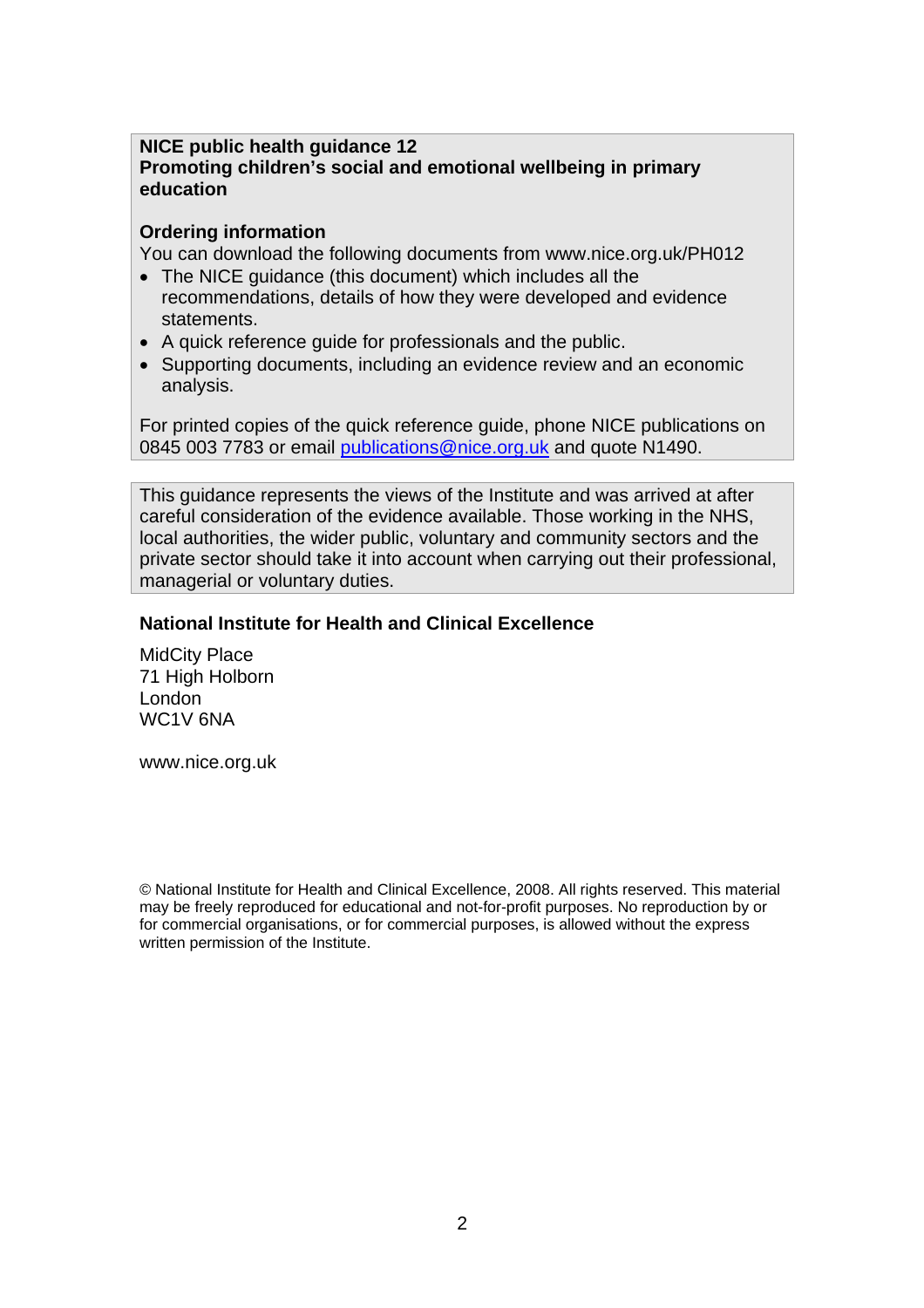# **Introduction**

The Department of Health (DH) asked the National Institute for Health and Clinical Excellence (NICE or the Institute) to produce public health guidance on promoting the social and emotional wellbeing of children in primary education.

The guidance is for teachers, school governors and professionals with public health as part of their remit working in education, local authorities, the NHS and the wider public, independent, voluntary and community sectors.

The Public Health Interventions Advisory Committee (PHIAC) has considered the reviews of the evidence, an economic appraisal, stakeholder comments and the results of fieldwork in developing these recommendations.

Details of PHIAC membership are given in appendix A. The methods used to develop the guidance are summarised in appendix B. Supporting documents used in the preparation of this document are listed in appendix E. Full details of the evidence collated, including fieldwork data and activities and stakeholder comments, are available on the NICE website, along with a list of the stakeholders involved and the Institute's supporting process and methods manuals. The website address is: www.nice.org.uk

The guidance complements and supports, but does not replace, NICE guidance on: depression in children and young people; and parent training and education in the management of children with conduct disorders (for further details, see section 7).

This guidance was developed using the NICE public health intervention process.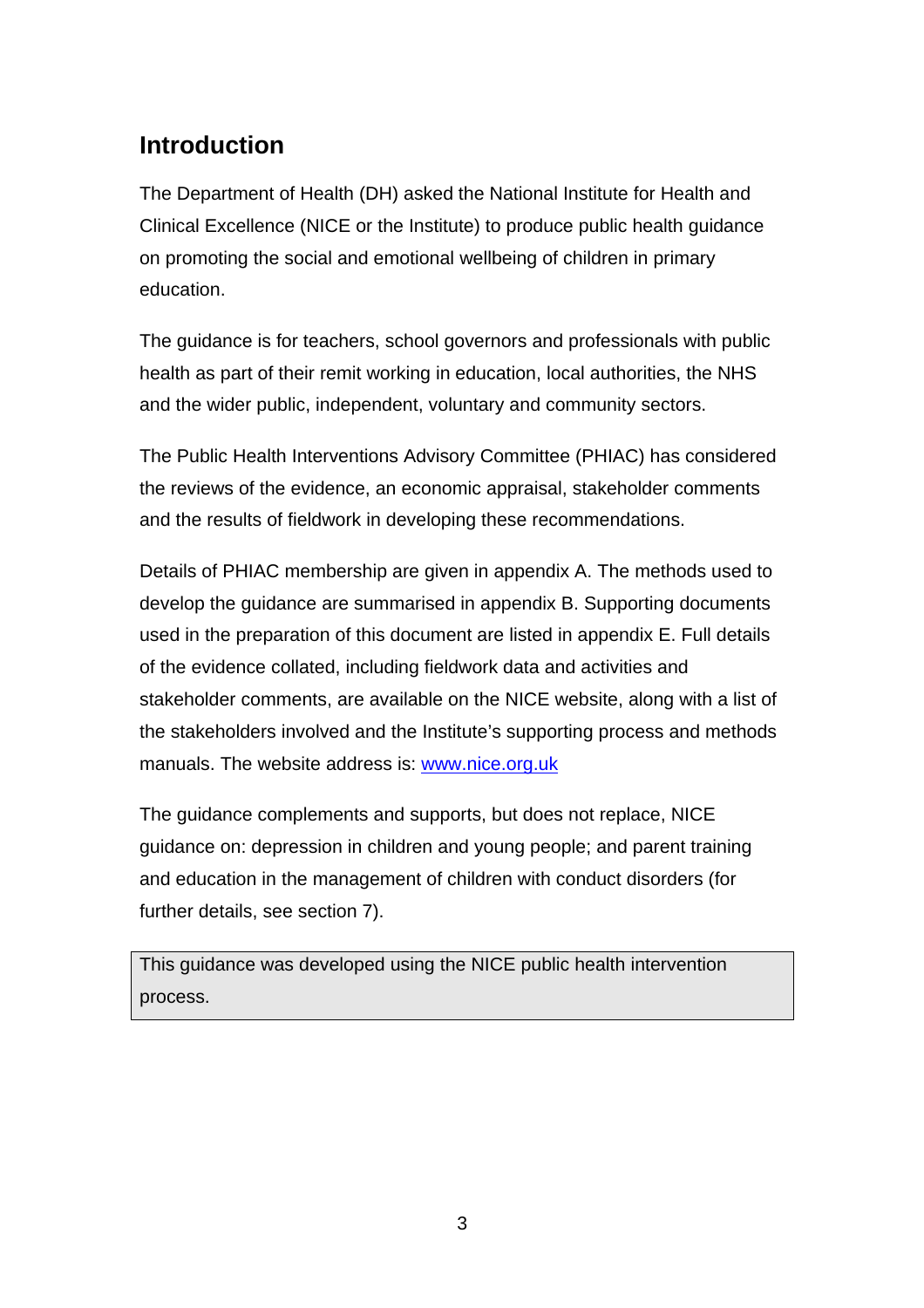# **Contents**

| $\mathbf 1$                                                          |  |  |
|----------------------------------------------------------------------|--|--|
| 2                                                                    |  |  |
| 3                                                                    |  |  |
| 4                                                                    |  |  |
| 5                                                                    |  |  |
| 6                                                                    |  |  |
| $\overline{7}$                                                       |  |  |
| 8                                                                    |  |  |
| Appendix A: membership of the Public Health Interventions Advisory   |  |  |
| Committee (PHIAC), the NICE Project Team and external contractors 23 |  |  |
| Appendix B: summary of the methods used to develop this guidance29   |  |  |
|                                                                      |  |  |
|                                                                      |  |  |
|                                                                      |  |  |
|                                                                      |  |  |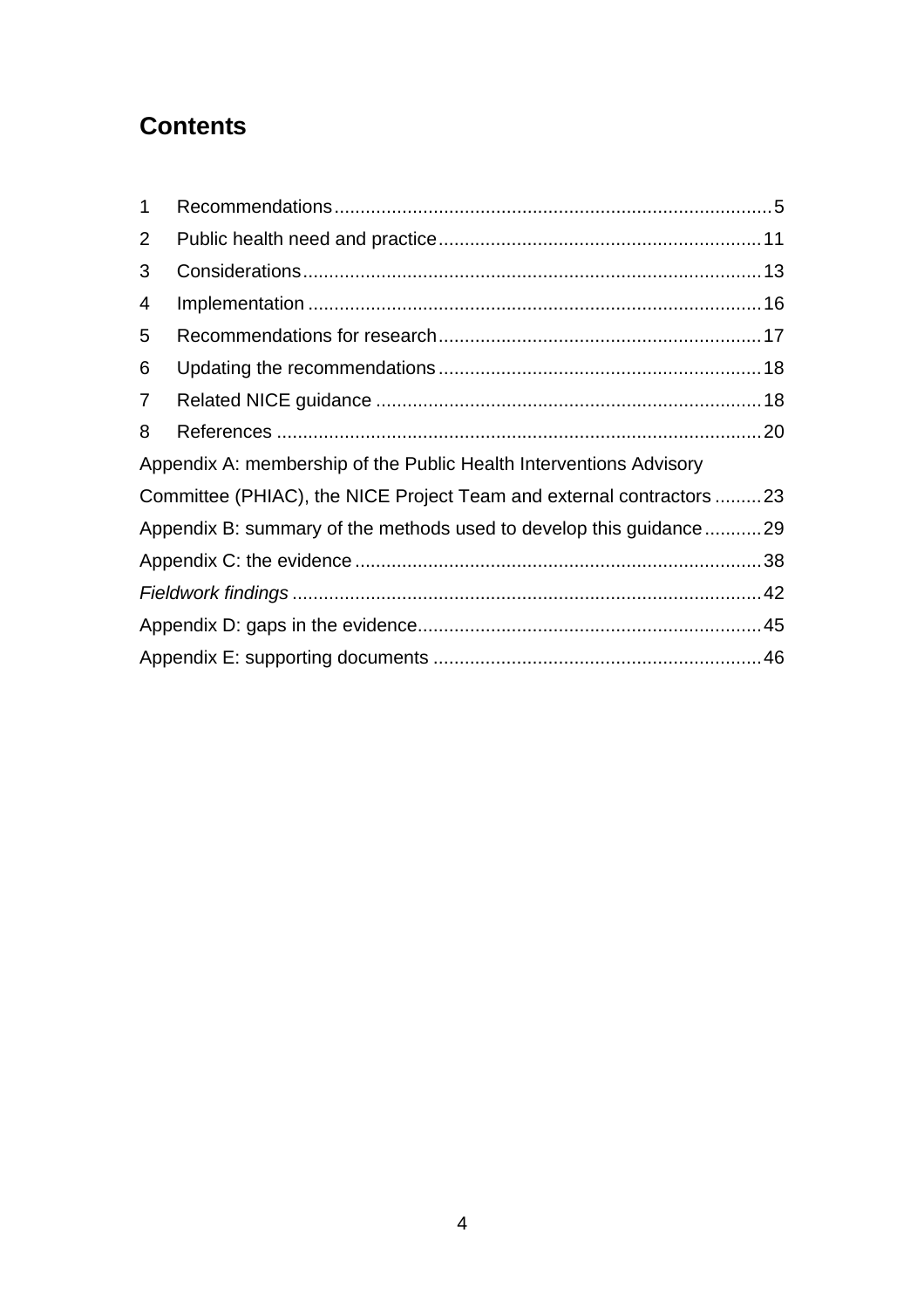# **1 Recommendations**

This document constitutes the Institute's formal guidance on promoting the social and emotional wellbeing of children in primary education. Primary education refers to all educational settings serving children aged 4–11 years.

Children's social and emotional wellbeing is important in its own right but also because it affects their physical health (both as a child and as an adult) and can determine how well they do at school. Good social, emotional and psychological health helps protect children against emotional and behavioural problems, violence and crime, teenage pregnancy and the misuse of drugs and alcohol ('Systematic review of the effectiveness of interventions to promote mental wellbeing in children in primary education' Adi et al. 2007).

This guidance complements existing national initiatives to promote social and emotional wellbeing. It should be considered in the context of the Social and Emotional Aspects of Learning (SEAL) programme (Department for Education and Skills 2005a; 2005b), the Healthy Schools programme (Department for Education and Skills 2005c) and related community-based initiatives. These all stress the importance of enabling children to participate fully in the development of such programmes to ensure their views are heard.

Depending on local service configuration and capacity, all those cited under 'Who should take action' could be involved in implementing the recommendations.

The evidence statements underpinning the recommendations are listed in appendix C. The evidence reviews, supporting evidence statements and economic appraisal are available on the Institute's website at www.nice.org.uk/PH012

 $5<sup>th</sup>$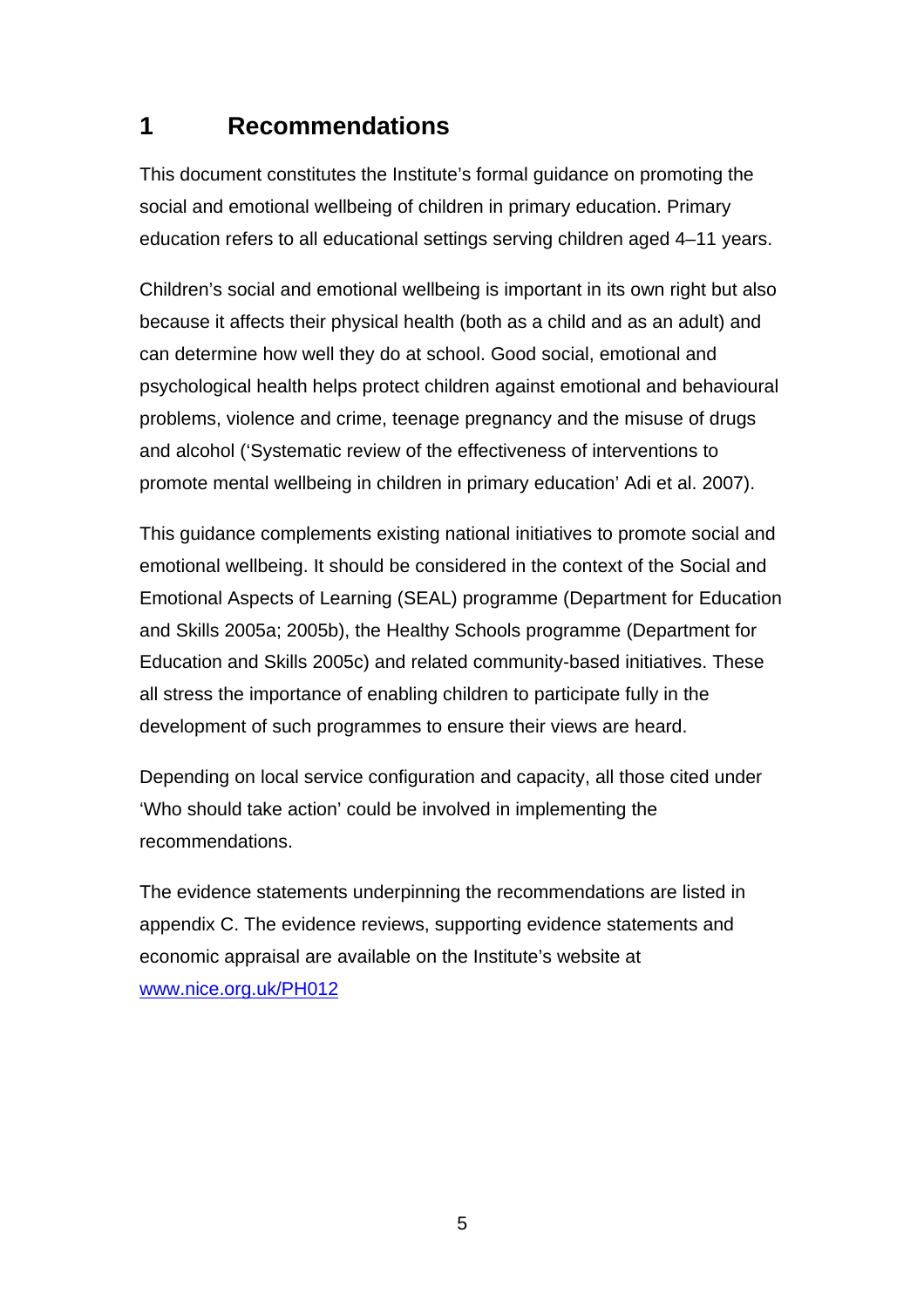# *Comprehensive programmes*

### **Recommendation 1**

### *Who is the target population?*

Professionals working with children in primary education.

### *Who should take action?*

Commissioners and providers of services to children in primary education including those working in: children's trusts, local authority education and children's services, schools, primary care trusts (PCTs), child and adolescent mental health services and voluntary agencies.

### *What action should they take?*

 $\overline{a}$ 

- Develop and agree arrangements as part of the 'Children and young people's plan' (and joint commissioning activities) to ensure all primary schools adopt a comprehensive, 'whole school' approach to children's social and emotional wellbeing. All primary schools should:
	- − create an ethos and conditions that support positive behaviours for learning and for successful relationships
	- − provide an emotionally secure and safe environment that prevents any form of bullying or violence
	- − support all pupils and, where appropriate, their parents or carers (including adults with responsibility for looked after children)
	- − provide specific help for those children most at risk (or already showing signs) of social, emotional and behavioural problems
	- − include social and emotional wellbeing in policies for attaining National Healthy Schools status and reaching the outcome framework targets $1$
	- − offer teachers and practitioners in schools training and support in how to develop children's social, emotional and

 $1$  HM Government (2004) Every child matters: change for children. London: Department for Education and Skills.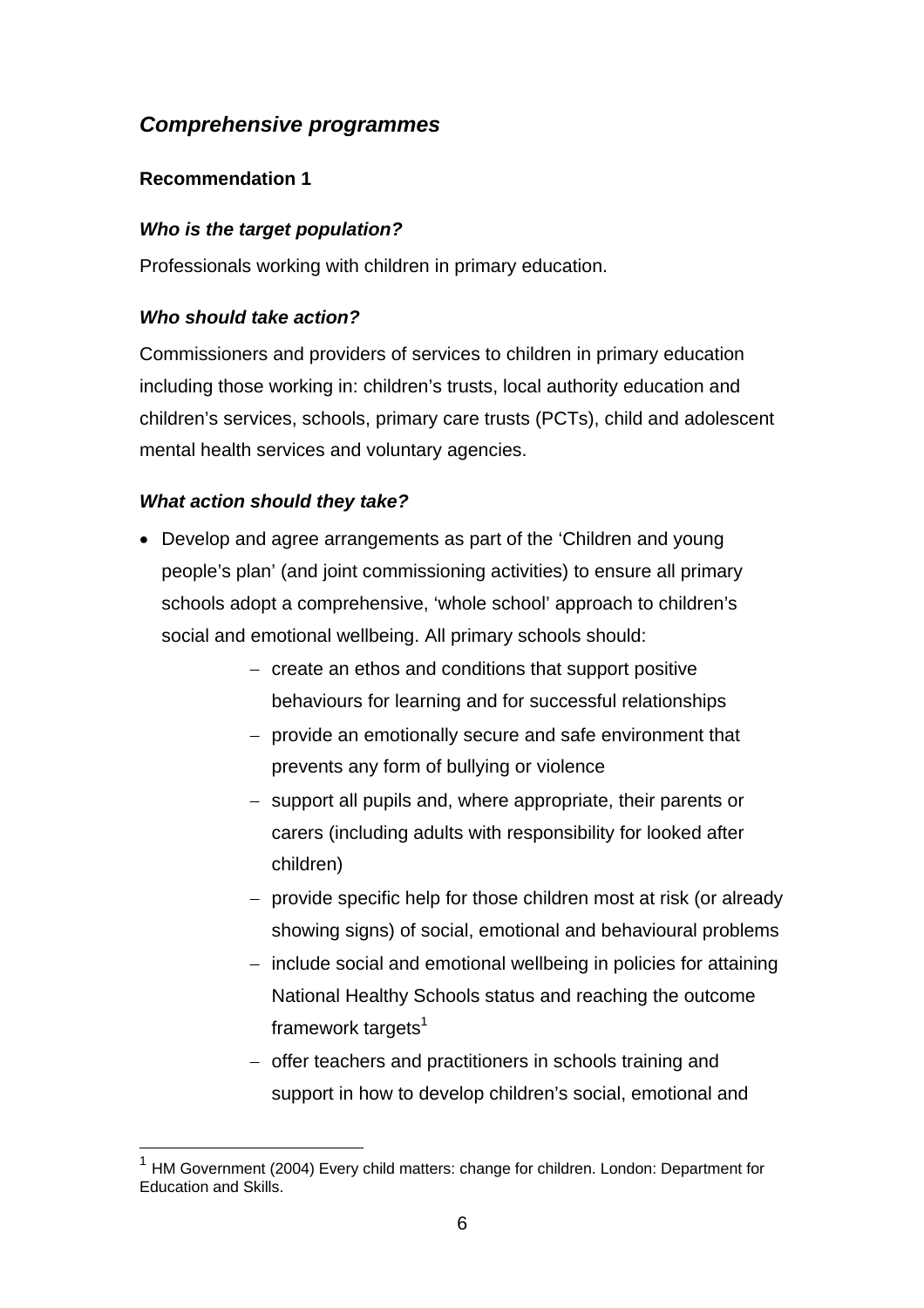psychological wellbeing. The trainers should be appropriately qualified and may be working in the public, voluntary or private sectors. In the public sector, they may be working in: children's services, healthy schools teams, educational psychology or behaviour support, community nursing, family support or child and adolescent mental health services (at tiers one and two – for example, primary mental health workers).

- Put in place and evaluate coordinating mechanisms to ensure primary schools have access to the skills, advice and support they need to deliver a comprehensive and effective programme that develops children's social and emotional skills and wellbeing (see recommendations 2–3).
- Schools and local authority children's services should work closely with child and adolescent mental health and other services to develop and agree local protocols. These should support a 'stepped care' approach to preventing and managing mental health problems (as defined in NICE clinical guideline 28 on depression in children and young people). The protocols should cover assessment, referral and a definition of the role of schools and other agencies in delivering different interventions, taking into account local capacity and service configuration.

## *Universal approaches*

#### **Recommendation 2**

### *Who is the target population?*

Children in primary education (aged 4–11 years), their parents or carers and teachers.

#### *Who should take action?*

• Head teachers, teachers and practitioners working with children in primary education.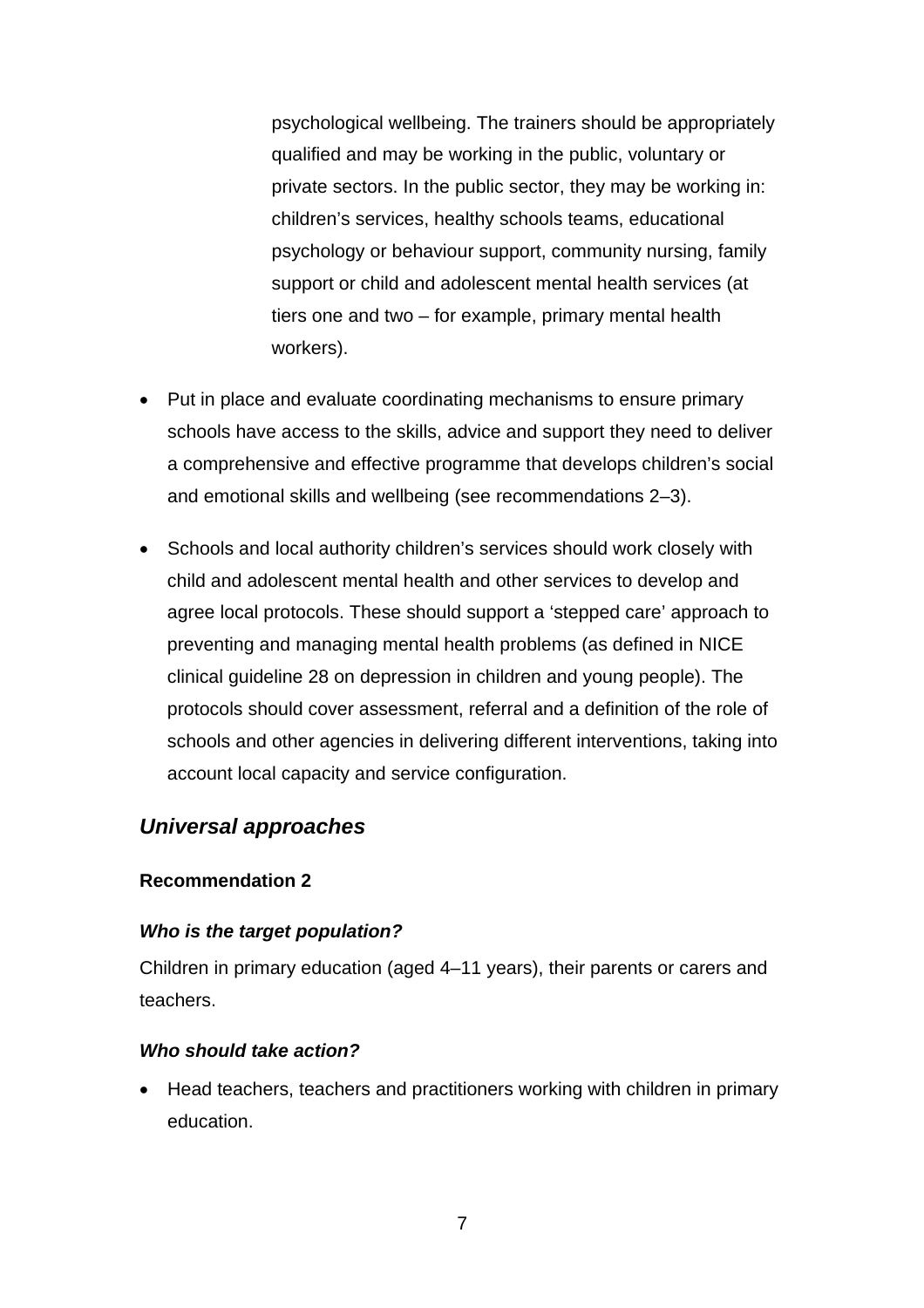• Those working in (and with) local authority education and children's services (including healthy schools teams), primary care (including school nurses), child and adolescent mental health services (tiers one and two) and voluntary agencies.

#### *What action should they take?*

Provide a comprehensive programme to help develop children's social and emotional skills and wellbeing. This should include:

- A curriculum that integrates the development of social and emotional skills within all subject areas. (These skills include problem-solving, coping, conflict management/resolution and understanding and managing feelings.) This should be provided throughout primary education by appropriately trained teachers and practitioners.
- Training and development to ensure teachers and practitioners have the knowledge, understanding and skills to deliver this curriculum effectively. The training should include how to manage behaviours and how to build successful relationships.
- Support to help parents or carers develop their parenting skills. This may involve providing information or offering small, group-based programmes run by community nurses (such as school nurses and health visitors) or other appropriately trained health or education practitioners. In addition, all parents should be given details of the school's policies on promoting social and emotional wellbeing and preventing mental health problems.
- Integrated activities to support the development of social and emotional skills and wellbeing and to prevent bullying and violence in all areas of school life. For example, classroom-based teaching should be reinforced in assemblies, homework and play periods (in class as well as in the playground).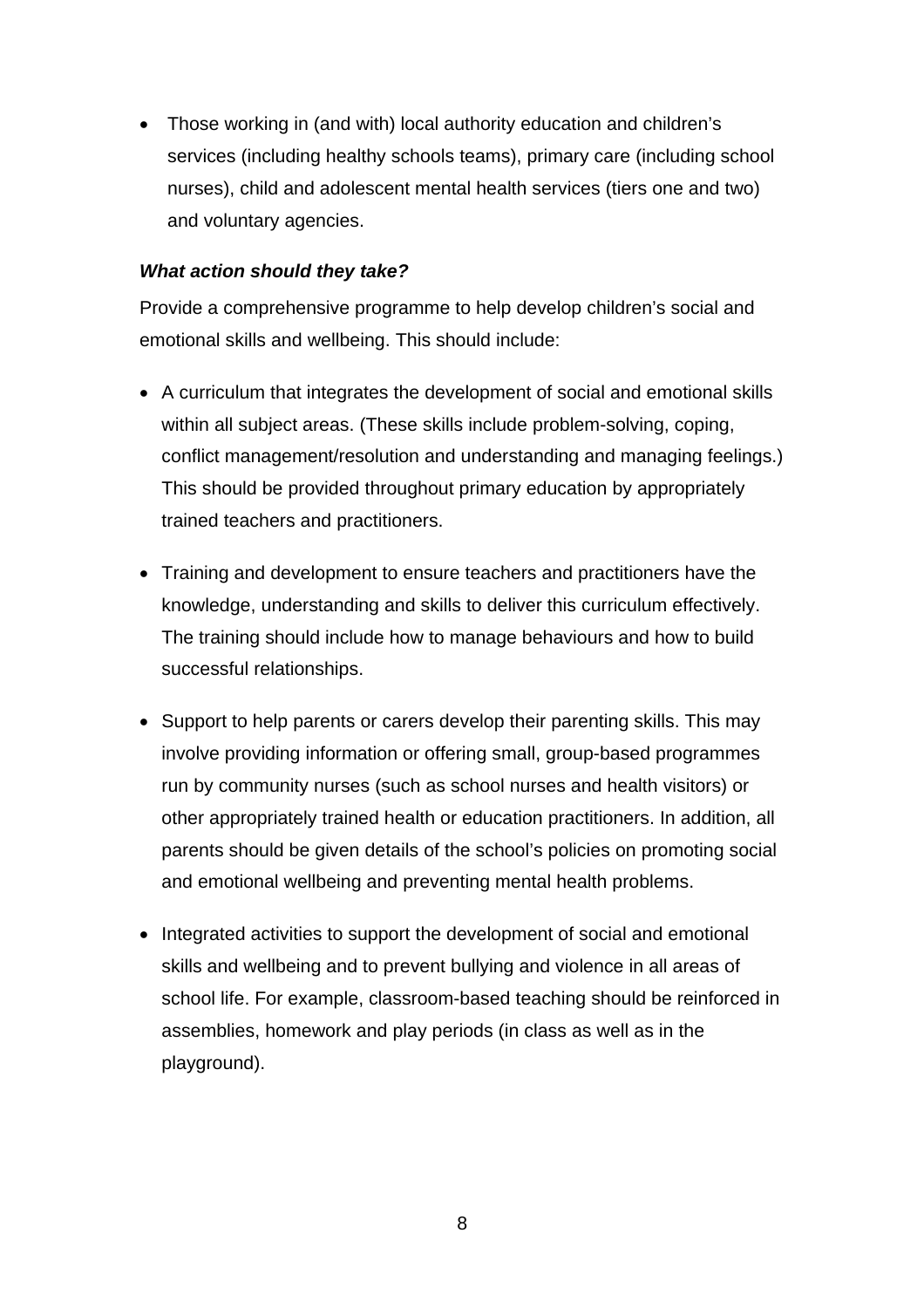# *Targeted approaches*

### **Recommendation 3**

### *Who is the target population?*

- Children in primary education (aged 4–11 years) who are showing early signs of emotional and social difficulties, in particular, those who are:
	- − showing early signs of anxiety or emotional distress (for example, children who have poor peer relations, low selfesteem, are withdrawn or have behavioural problems)
	- − at risk of developing (or who already display) disruptive behavioural problems.
	- Parents or carers of children aged 4–11 years who are showing early signs of emotional and social difficulties.

### *Who should take action?*

- Teachers and practitioners working with children in primary education.
- Those working in (and with) local authority education and children's services (including healthy schools teams), primary care (including school nurses), child and adolescent mental health services (tiers one and two) and voluntary agencies.

## *What action should they take?*

• Ensure teachers and practitioners are trained to identify and assess the early signs of anxiety, emotional distress and behavioural problems among primary schoolchildren. They should also be able to assess whether a specialist should be involved and make an appropriate request. Children who are exposed to difficult situations such as bullying or racism, or who are coping with socially disadvantaged circumstances are at higher risk. They may include: looked after children (including those who have subsequently been adopted), those living in families where there is conflict or instability, those who persistently refuse to go to school, those who have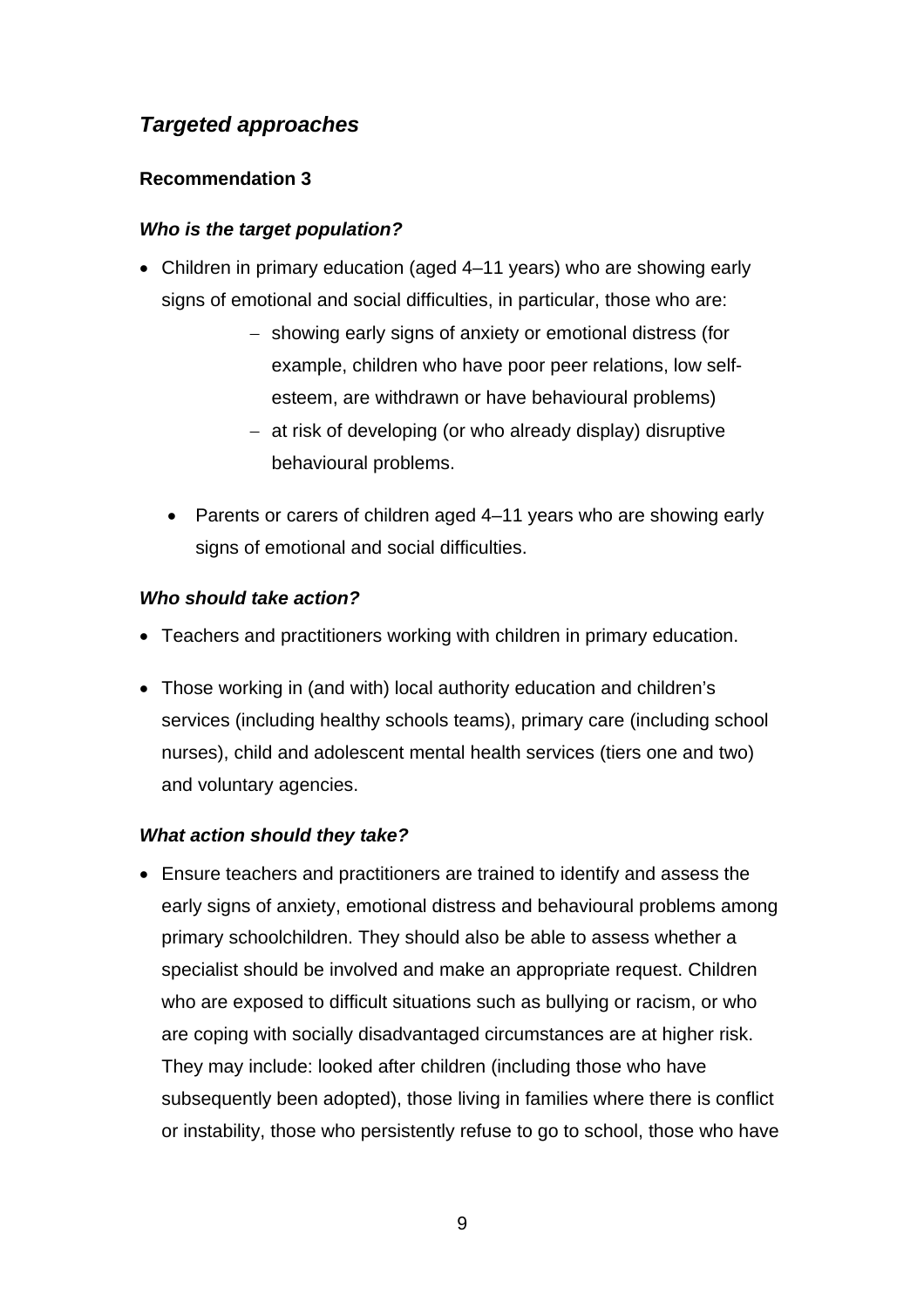experienced adverse life events (such as bereavement or parental separation), and those who have been exposed to abuse or violence.

- Identify and assess children who are showing early signs of anxiety, emotional distress or behavioural problems. Normally, specialists should only be involved if the child has a combination of risk factors and/or the difficulties are recurrent or persistent. The assessment should be carried out in line with the Common Assessment Framework (to ensure effective communications with the relevant services) and using other appropriate tools.
- Discuss the options for tackling these problems with the child and their parents or carers. Agree an action plan, as the first stage of a 'stepped care' approach (as defined in NICE clinical guideline 28 on depression in children and young people).
- Provide a range of interventions that have been proven to be effective, according to the child's needs. These should be part of a multi-agency approach to support the child and their family and may be offered in schools and other settings. Where appropriate, they may include:
	- − problem-focused group sessions delivered by appropriately trained specialists in receipt of clinical supervision. These specialists may include educational psychologists or those working in child and adolescent mental health services (at tiers one and two)
	- − group parenting sessions for the parents or carers of these children, run in parallel with the children's sessions.
- Ensure parents or carers living in disadvantaged circumstances are given the support they need to participate fully in any parenting sessions that are offered. For example, they may need help with childcare or transport.

(See also: NICE technology appraisal 102 on parent training and education in the management of children with conduct disorders at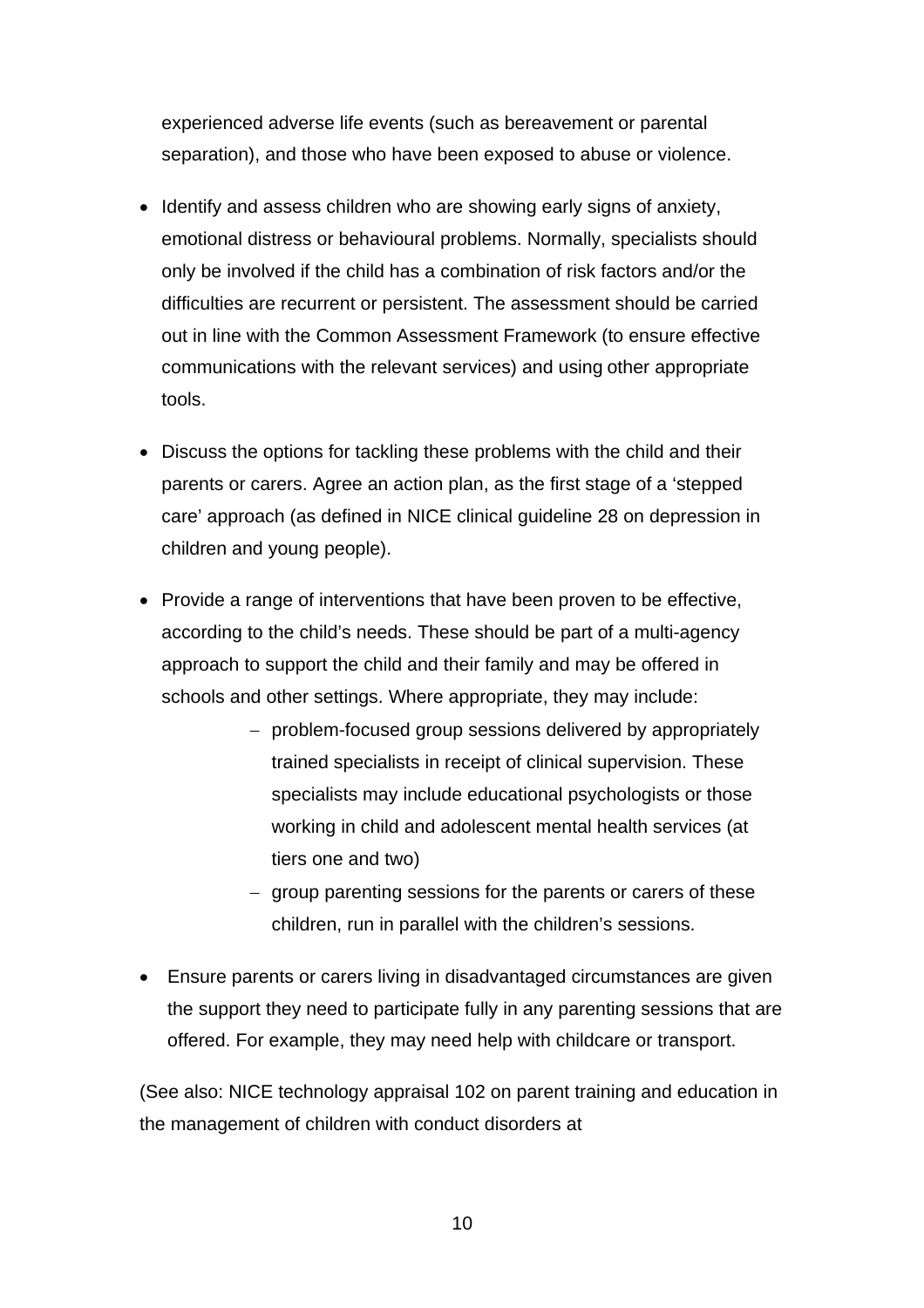www.nice.org.uk/TA102, and the NICE clinical guideline on attention deficit hyperactivity disorder [due August 2008]).

# **2 Public health need and practice**

Young children's social and emotional wellbeing is important in its own right but also because it affects their physical health (both now and in the future). It can determine whether or not they develop healthy lifestyles. It can also determine how well they do at school.

In 2004, 10% of children and young people aged 5–16 had a clinically diagnosed mental disorder (Office for National Statistics 2004). Older children (aged 11–16 years) were more likely than younger children (aged 5–10) to be affected (12% compared with 8%). Mental disorders among young people increased between 1974 and 1999 (Collishaw et al. 2004). However, this upward trend was halted during 1999–2004, according to the most recent national survey of young people aged 5–16 years (Office for National Statistics 2004).

In 2004, boys were generally more likely to have a mental disorder than girls, and the prevalence of mental illness was greater among children living:

- within disrupted families (lone parent, reconstituted)
- with parents who have no educational qualifications
- within poorer families and in disadvantaged areas (Office for National Statistics 2004).

There is variation by ethnicity. Children aged 5–10 who are white, Pakistani or Bangladeshi appear more likely to have a mental disorder than black children. Indian children are least likely to have such problems. Looked after children aged 5–10 were at least five times more likely than average to have a mental disorder (42% versus 8%) (Office for National Statistics 2004).

# *Policy background*

The guidance will support the following national service frameworks (NSFs) and other government policies: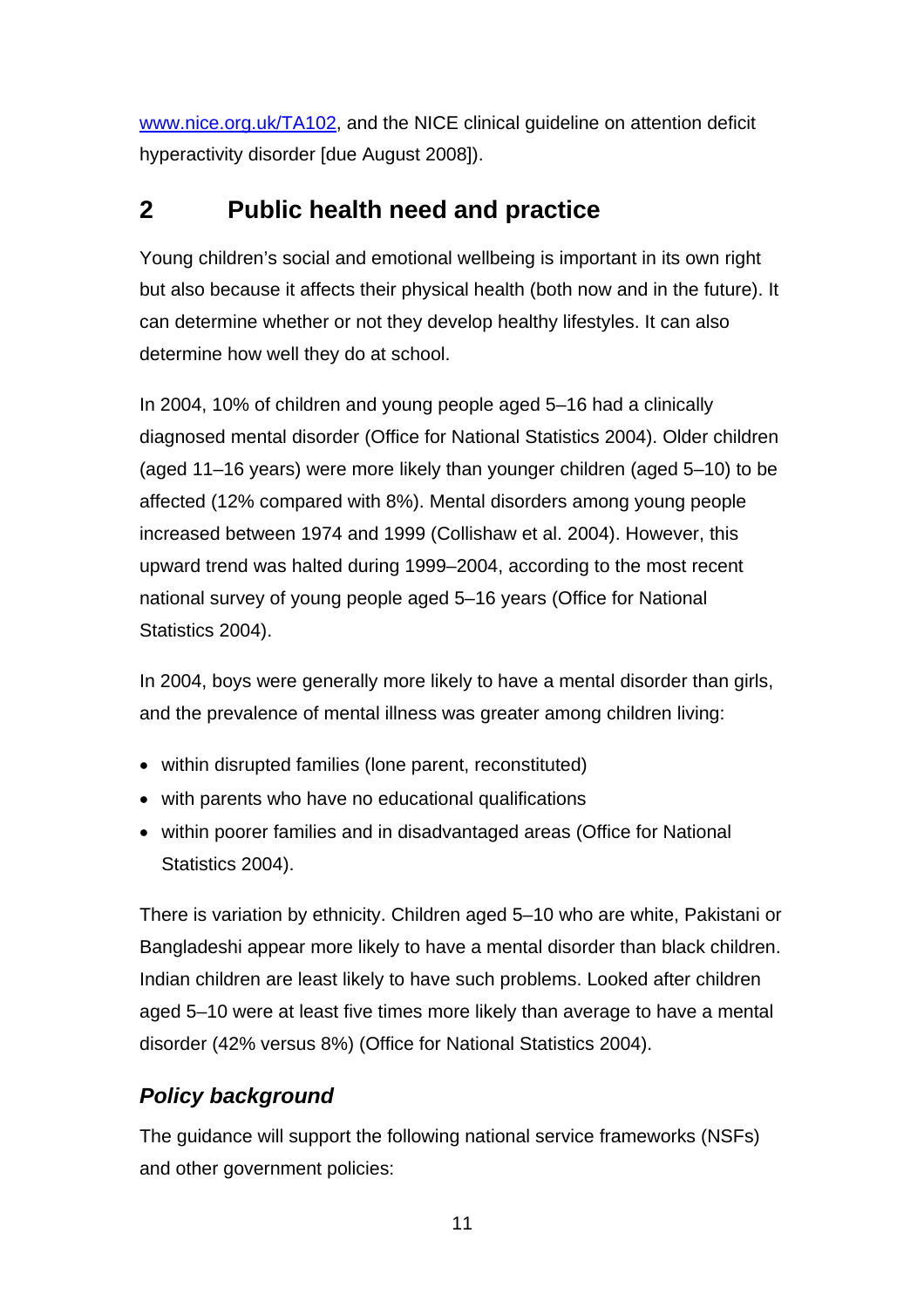- 'National service framework for children, young people and maternity services' (DH 2004a)
- 'National service framework for mental health' (DH 1999)
- 'Every child matters' green paper (HM Government 2003), and 'Every child matters: change for children' programme (HM Government 2004)
- 'Higher standards, better schools for all' (Department for Education and Skills 2005a)
- 'Promoting children's mental health within early years and school settings' (Department for Education and Employment 2001)
- 'Excellence and enjoyment: social and emotional aspects of learning' (Department for Education and Skills 2005b)
- 'Healthy minds: promoting emotional health and wellbeing in schools' (Ofsted 2005)
- 'Bullying a charter for action' (Department for Education and Skills 2003a)
- 'Bullying: effective action in secondary schools' (Ofsted 2003)
- 'Guidance for schools on developing emotional health and wellbeing' (Department for Children, Schools and Families 2007)
- 'The respect action plan' (Home Office 2006)
- 'Healthy living blueprint for schools' (Department for Education and Skills 2004)
- Education and Inspection Act (HM Government 2006)
- 'Choosing health: making healthier choices easier' (DH 2004b)
- National healthy school status a guide for schools' (Department for Education and Skills 2005c)
- 'Our health, our care, our say' (DH 2006)
- 'Making it possible: improving mental health and well-being in England' (National Institute for Mental Health in England 2005)
- 'Aiming high: raising the achievement of minority ethnic pupils' (Department for Education and Skills 2003b)
- 'Promoting the health of looked after children' (DH 2001)
- 'A better education for children in care' (Social Exclusion Unit 2003)
- 'Managing pupil mobility' (Department for Education and Skills 2003c)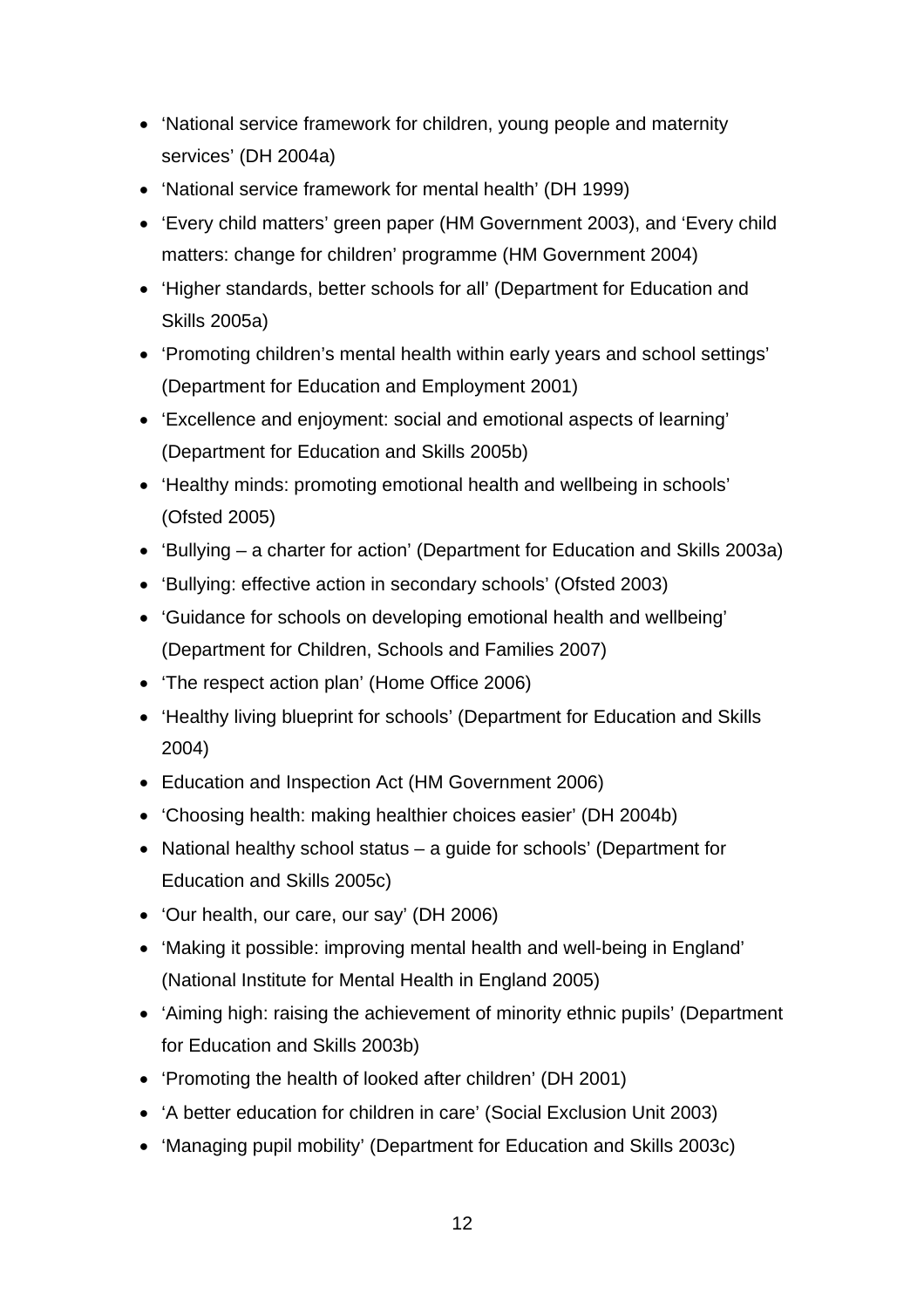• 'Special education needs: third report of session 2005–06' (House of Commons Education and Skills Committee 2006).

# **3 Considerations**

PHIAC took account of a number of factors and issues in making the recommendations.

- 3.1 PHIAC adopted an holistic approach to social and emotional wellbeing within primary schools. This emphasises the importance of a supportive and secure environment and an ethos that avoids stigma and discrimination in relation to mental health and social and emotional difficulties. It includes support for pupils with special needs.
- 3.2 The guidance should be used within the context of a range of services and processes that promote children's social and emotional wellbeing in primary education. These may range from school-based, universal approaches to the referral and treatment of children with a mental illness.
- 3.3 At some point, all children may demonstrate emotional, social and behavioural difficulties during the normal experience of childhood. But they are not always indicative of a significant psychological or medical problem.
- 3.4 While prevention of child abuse is not the primary focus of this guidance, neglect and abuse can lead to mental health problems. This guidance must therefore be used in conjunction with local child protection and other procedures to safeguard them.
- 3.5 Effective programmes to promote social and emotional wellbeing in primary education are based on partnership working with children. Ensuring children can express their views and opinions is a vital aspect of this.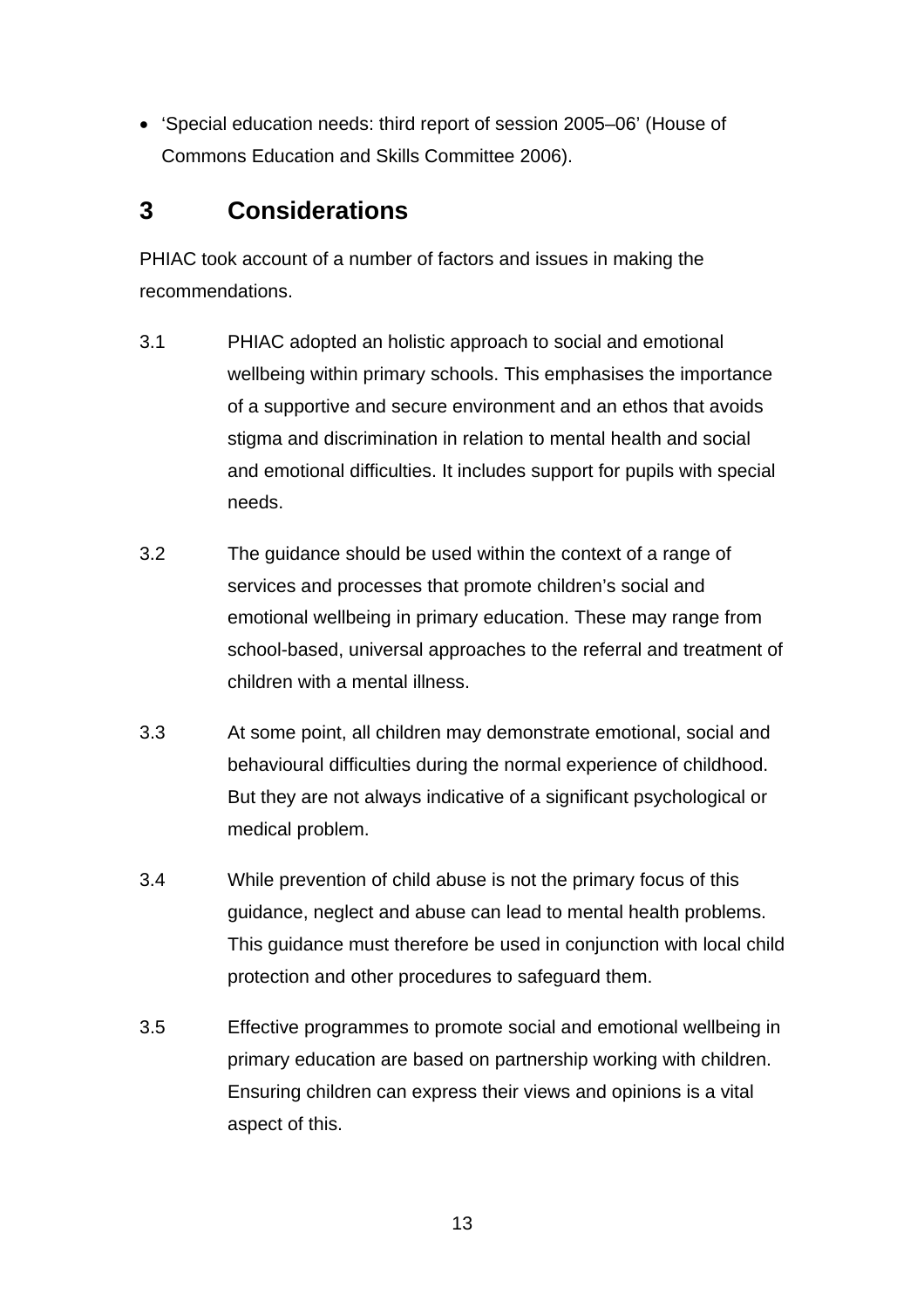- 3.6 PHIAC considered that universal approaches to promote social and emotional wellbeing should be the main focus. This includes early identification of children at risk of having their learning disrupted by social and emotional difficulties. A strong focus on prevention could also avoid inappropriate referrals to clinical services.
- 3.7 PHIAC recognised that the national SEAL and Healthy Schools programmes (and related local policies on, for example, antibullying) provide important vehicles for implementing these recommendations. The recommendations should also help support Ofsted in its inspection of progress in schools towards achieving the goals set out in 'Every child matters' (HM Government 2004).
- 3.8 Children's social and emotional wellbeing is influenced by a range of factors, from their individual make-up and family background to the community within which they live and society at large. As a result, school-based activities to develop and protect their social and emotional wellbeing can only form one element of a broader, multi-agency strategy. Other elements will include, for example, the development of policies to improve the social and economic circumstances of children living in disadvantaged circumstances.
- 3.9 It is important to recognise and respond to issues relating to equality. That involves taking account of the needs of children from different socioeconomic, cultural and ethnic backgrounds. It also involves ensuring programmes are culturally sensitive. The latter is particularly important to ensure social and emotional difficulties are not misinterpreted. The distinct needs of disabled children also need to be considered.
- 3.10 Practitioners involved in delivering interventions may face confidentiality issues, for example in relation to child abuse. Similarly, children must be made aware of their rights on confidentiality. This guidance should be used in the context of local policies and protocols regarding confidentiality.

 $14$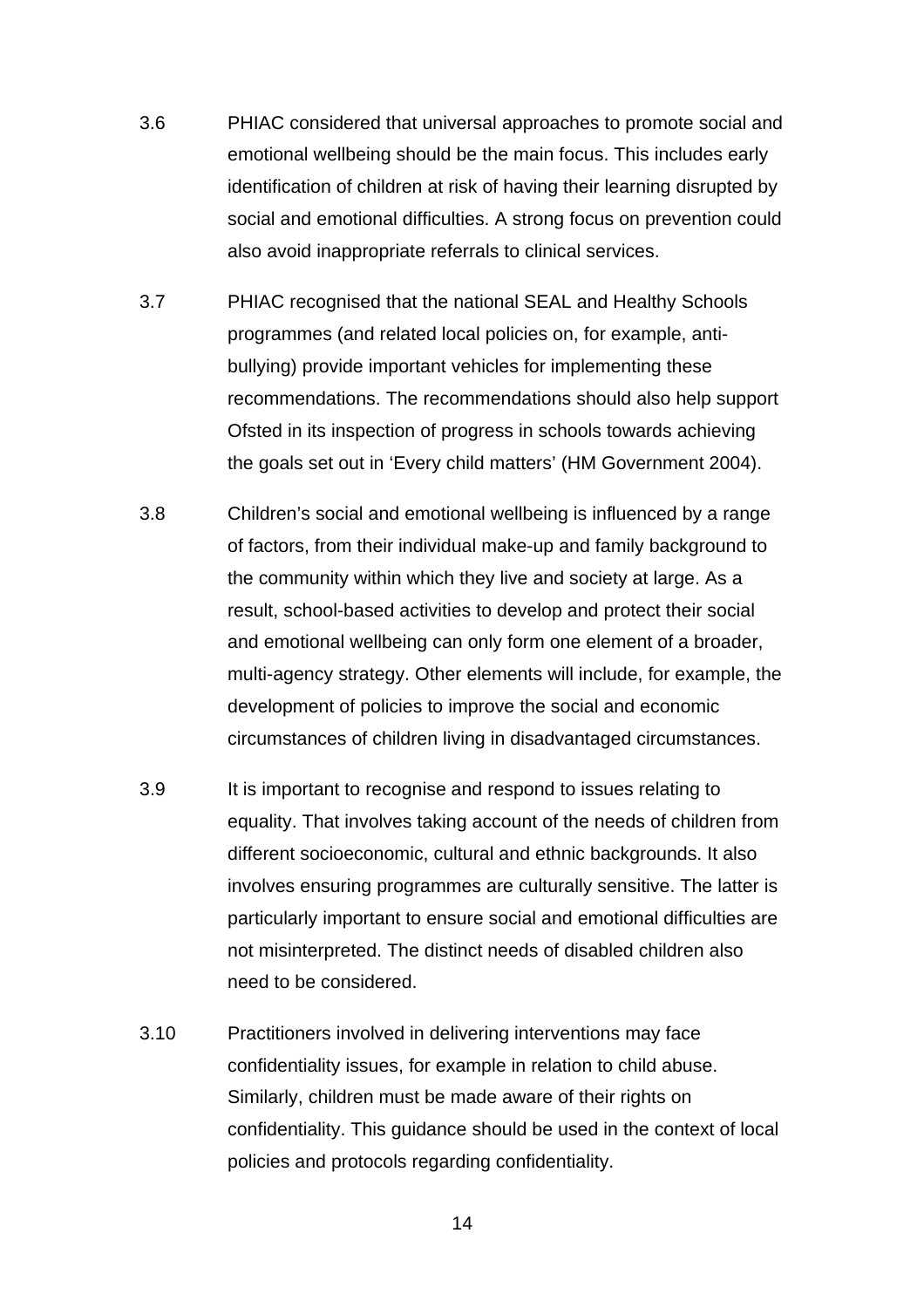- 3.11 Lack of investment in mental health promotion in primary schools is likely to lead to significant costs for society. Research shows that a child's emotional, social and psychological wellbeing influences their future health, education and social prospects. Children who experience emotional and social problems are more likely, at some point, to: misuse drugs and alcohol, have lower educational attainment, be untrained, unemployed or involved in crime.
- 3.12 Taking a longer term view, the interventions were considered to be cost effective. An integrated approach, using universal and targeted interventions, could prevent the negative behaviours which can lead to costly consequences for the NHS, social services and the criminal justice system.
- 3.13 Programmes to promote social and emotional wellbeing will help children cope with particularly stressful times such as the transition from primary to secondary school.
- 3.14 When using group-based approaches, care is needed with groups that include both aggressive and non-aggressive children, as this approach may have adverse consequences on the latter. It is also important to respond to individual needs.
- 3.15 Programmes designed to promote the emotional and social wellbeing of children need to be rigorously evaluated. Evaluation could be funded by research agencies and the Department for Children, Schools and Families.
- 3.16 Teachers and practitioners in primary education need basic and ongoing training to promote young children's social and emotional wellbeing, provided by relevant training and education organisations.
- 3.17 This guidance does not consider: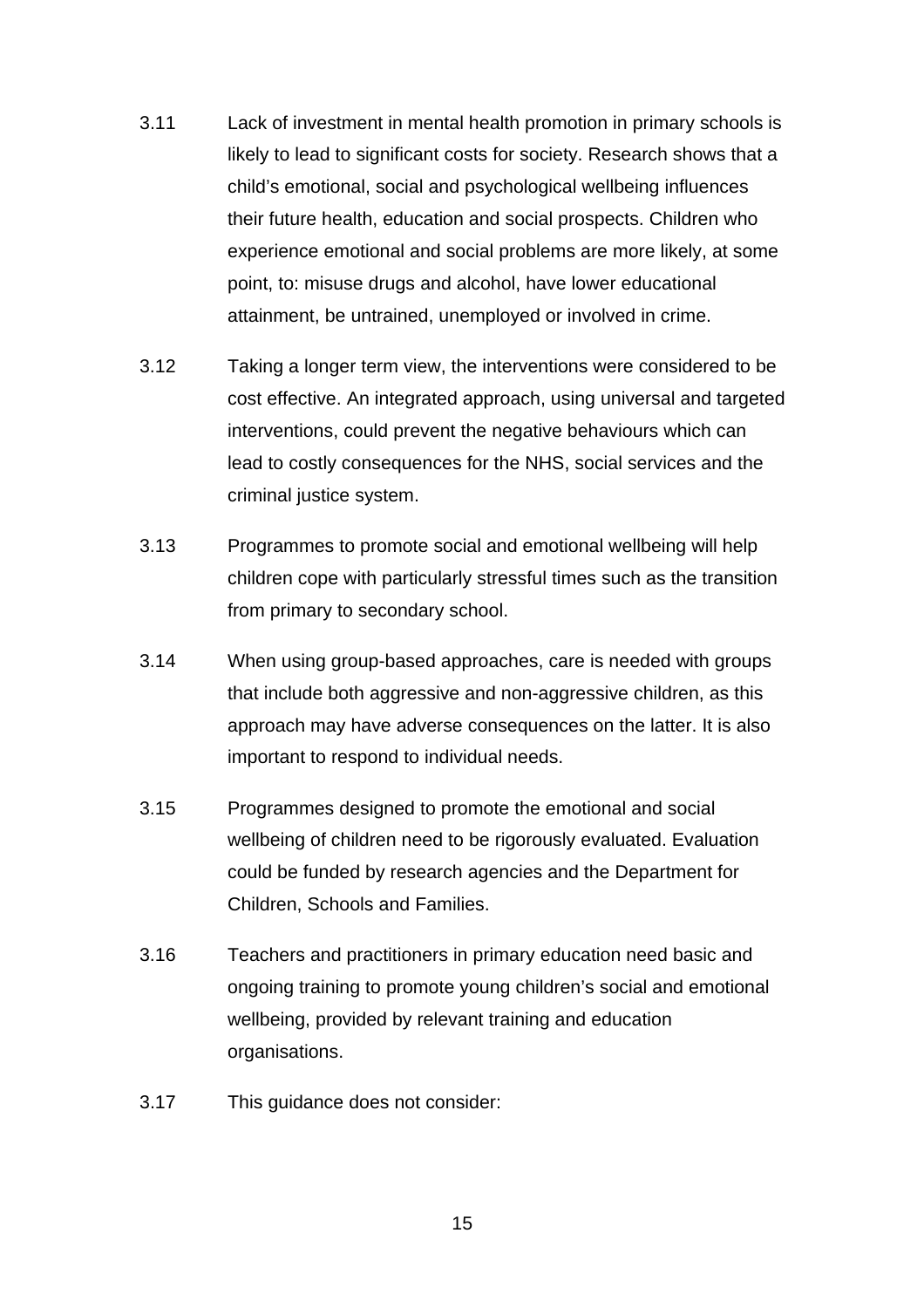- the effectiveness of interventions in relation to educational attainment as well as social and emotional wellbeing
- interventions that address the relationship between social and emotional wellbeing and factors such as physical activity levels and nutrition
- assessment of children with special needs
- clinical interventions for established mental illness.

# **4 Implementation**

NICE guidance can help:

- NHS organisations meet DH standards for public health as set out in the seventh domain of 'Standards for better health' (updated in 2006). Performance against these standards is assessed by the Healthcare Commission, and forms part of the annual health check score awarded to local healthcare organisations.
- Local authorities (including social care and children's services) and NHS organisations meet the requirements of the government's 'National standards, local action, health and social care standards and planning framework 2005–2008'.
- Provide a focus for children's trusts, health and wellbeing partnerships and other multi-sector partnerships working on health within a local strategic partnership.
- Support schools aiming for healthy school status.
- National and local organisations within the public sector meet government indicators and targets to improve health and reduce health inequalities.
- Local authorities fulfill their remit to promote the economic, social and environmental wellbeing of communities.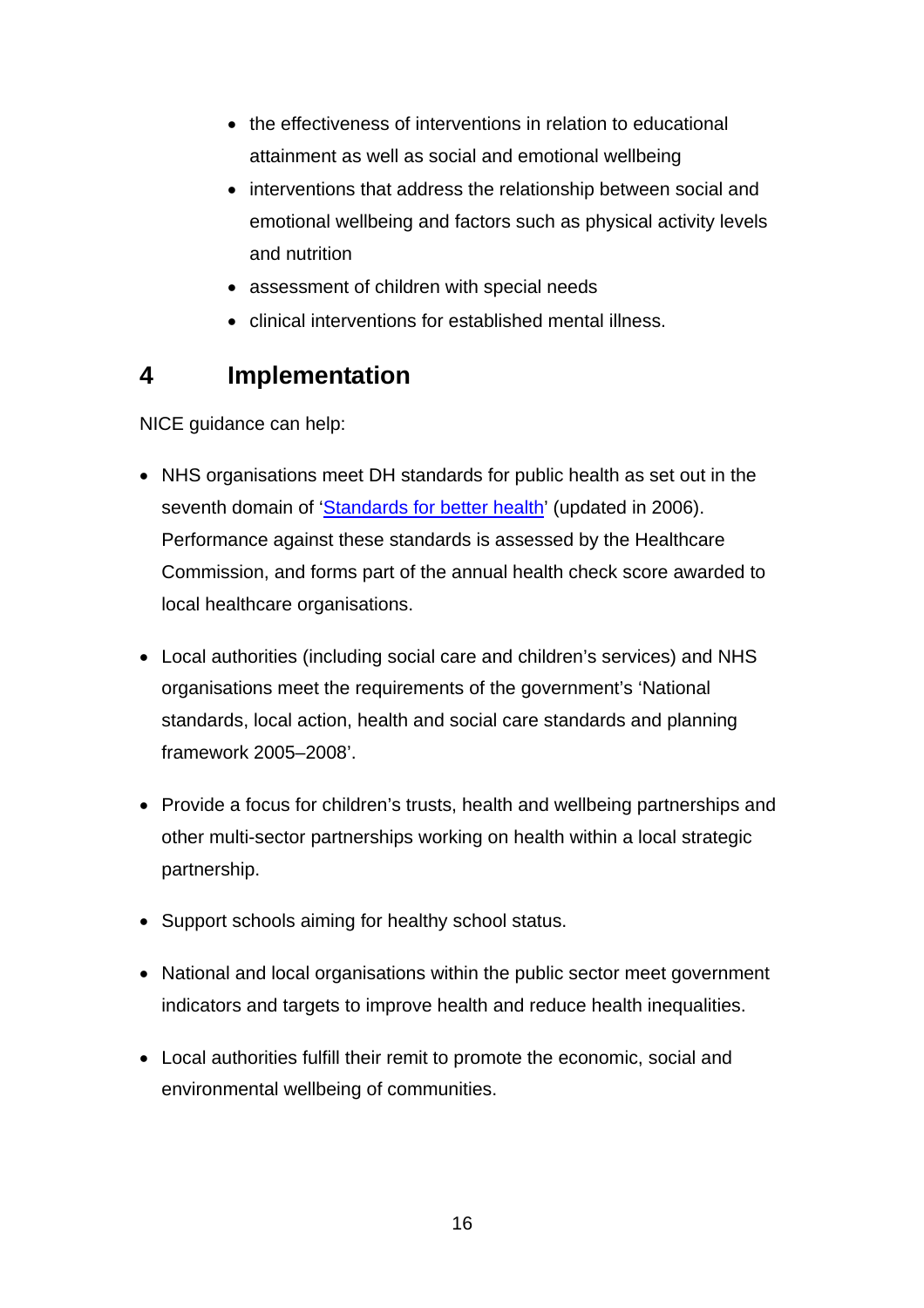• Local NHS organisations, local authorities and other local public sector partners benefit from any identified cost savings, disinvestment opportunities or opportunities for re-directing resources.

NICE has developed tools to help organisations implement this guidance. For details see our website at www.nice.org.uk/PH012

# **5 Recommendations for research**

PHIAC recommends the following research questions should be addressed in order to improve the evidence relating to promoting the emotional and social wellbeing of children in primary education.

- 1. What indicators should be used to measure the emotional and social wellbeing of primary schoolchildren and to monitor any changes over time? How can such measures be used in evaluation, including economic appraisals?
- 2. What is the most effective and cost effective way to improve the emotional and social wellbeing of primary schoolchildren? How do interventions to improve emotional and social wellbeing (including multi-component programmes) affect social, health and education outcomes (and costs) in the longer term.
- 3. What are the most effective and cost-effective ways of improving the emotional and social wellbeing of vulnerable primary schoolchildren? This includes those from certain black and minority groups and looked after children (including those who have subsequently been adopted).
- 4. What are the most effective ways to involve parents or carers, particularly those from disadvantaged backgrounds, in primary school programmes to improve their children's emotional and social wellbeing?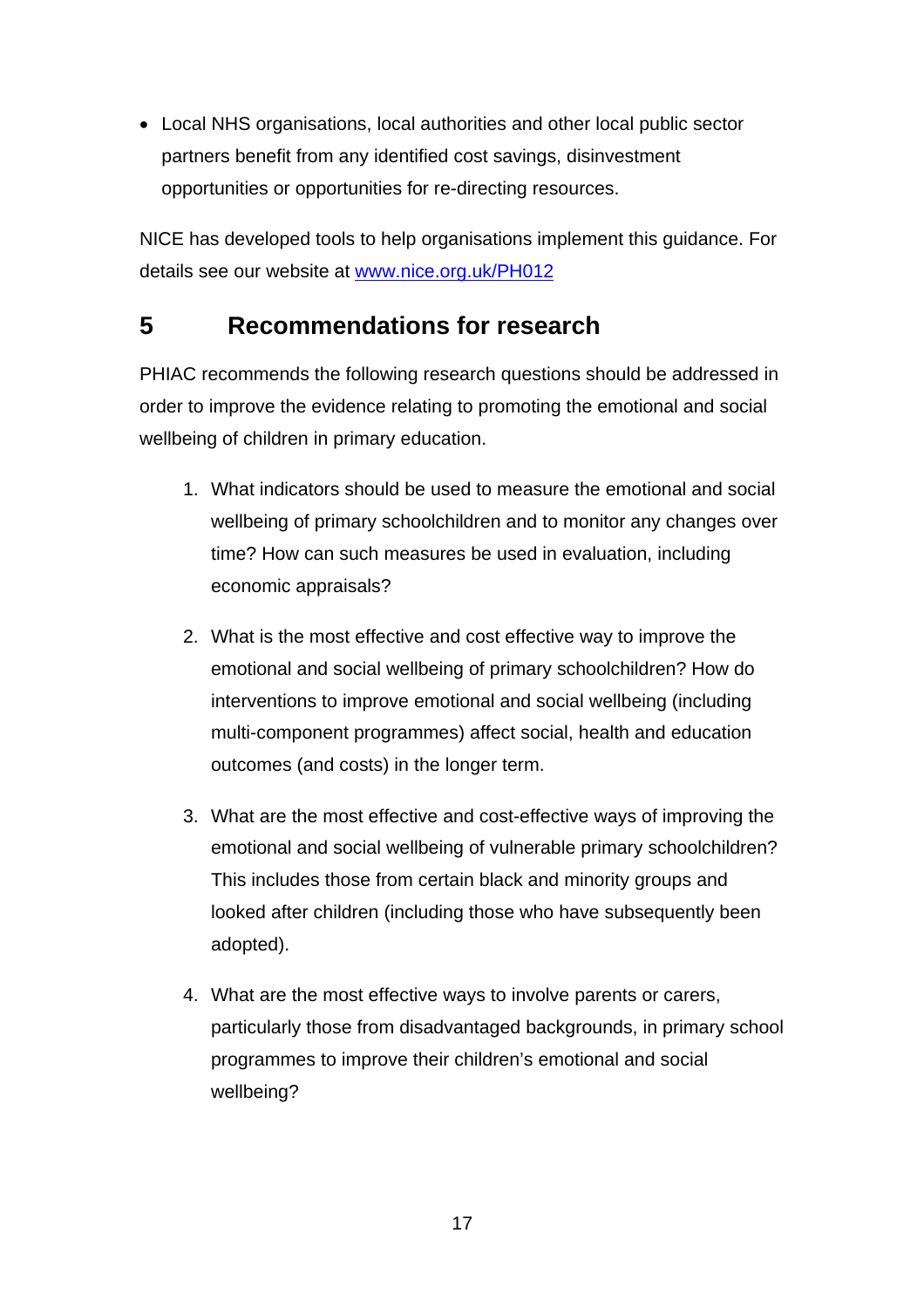5. What are the most effective ways of involving children in the development, implementation and evaluation of programmes to promote emotional and social wellbeing in primary schools?

More detail on the evidence gaps identified during the development of this guidance is provided in appendix D.

# **6 Updating the recommendations**

NICE public health guidance is updated as needed so that recommendations take into account important new information. We check for new evidence 2 and 4 years after publication, to decide whether all or part of the guidance should be updated. If important new evidence is published at other times, we may decide to update some recommendations at that time.

# **7 Related NICE guidance**

# *Published*

Behaviour change at population, community and individual levels. NICE public health guidance 6 (2007). Available from: www.nice.org.uk/PH006

Community-based interventions to reduce substance misuse among vulnerable and disadvantaged children and young people. NICE public health guidance 4 (2007). Available from: www.nice.org.uk/PHI004

Interventions in schools to prevent and reduce alcohol use among children and young people. NICE public health guidance 7 (2007). Available from: www.nice.org.uk/PH007

Computerised cognitive behaviour therapy for depression and anxiety. NICE technology appraisal 97 (2006). Available from: www.nice.org.uk/TA097

Methylphenidate, atomoxetine and dexamfetamine for attention deficit hyperactivity disorder (ADHD) in children and adolescents. NICE technology appraisal 98 (2006). Available from: www.nice.org.uk/TA098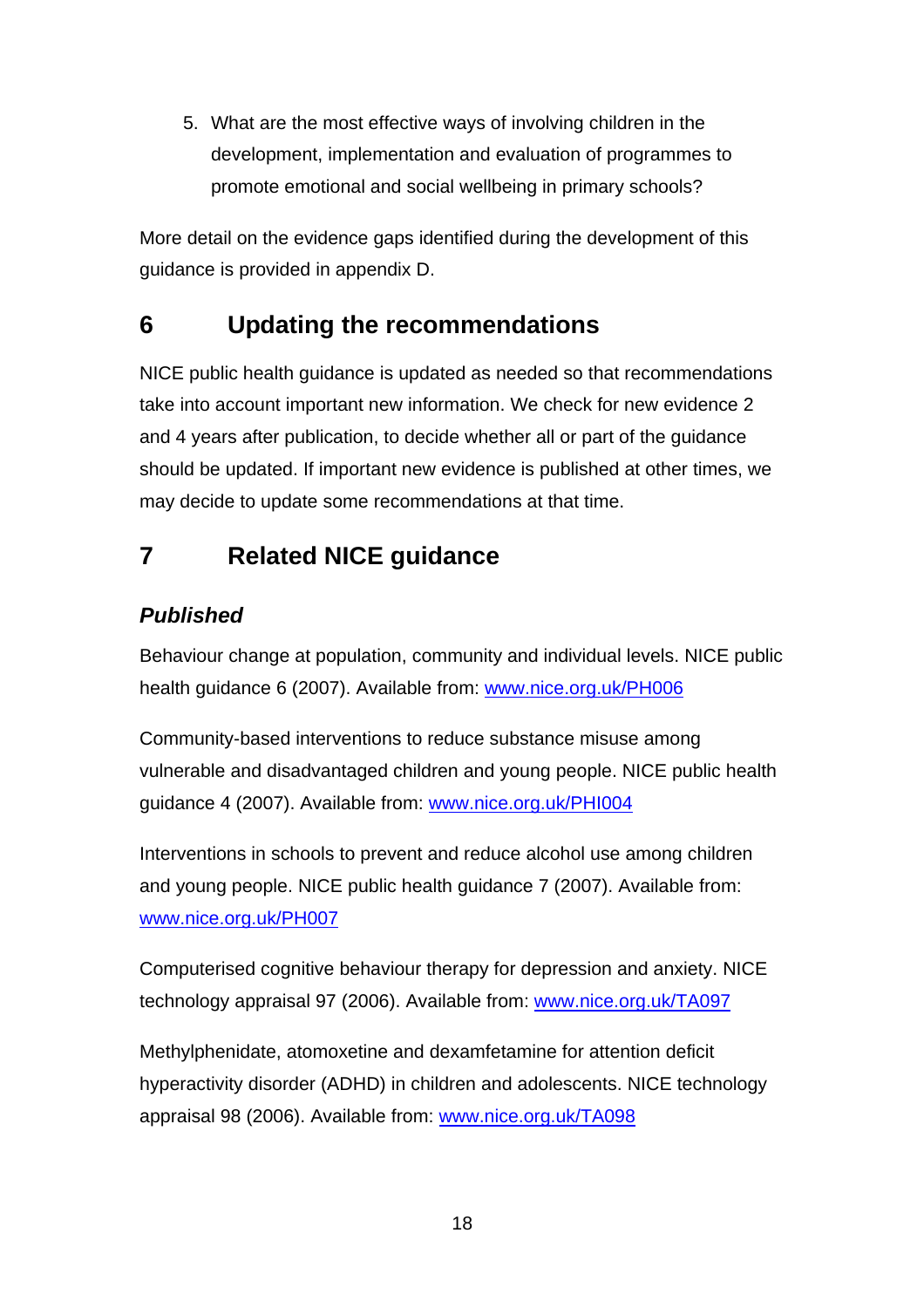Parent-training/education programmes in the management of children with conduct disorders. NICE technology appraisal 102 (2006). Available from: www.nice.org.uk/TA102

The management of bipolar disorder in adults, children and adolescents in primary and secondary care. NICE clinical guideline 38 (2006). Available from: www.nice.org.uk/CG038

Depression in children and young people: identification and management in primary, community and secondary care. NICE clinical guideline 28 (2005). Available from: www.nice.org.uk/CG028

Obsessive compulsive disorder: core interventions in the treatment of obsessive compulsive disorder and body dysmorphic disorder. NICE clinical guideline 31 (2005). Available from: www.nice.org.uk/CG031

Eating disorders: core interventions in the treatment and management of anorexia nervosa, bulimia nervosa and related eating disorders. NICE clinical guideline 9 (2004). Available from: www.nice.org.uk/CG009

Self-harm: the short-term physical and psychological management and secondary prevention of self-harm in primary and secondary care. NICE clinical guideline 16 (2004). Available from: www.nice.org.uk/CG016

# *Under development*

Attention deficit hyperactivity disorder: pharmacological and psychological interventions in children, young people and adults. NICE clinical guideline (due August 2008).

School, college and community-based personal, social and health education focusing on sex and relationships and alcohol education. NICE public health guidance (due 2009).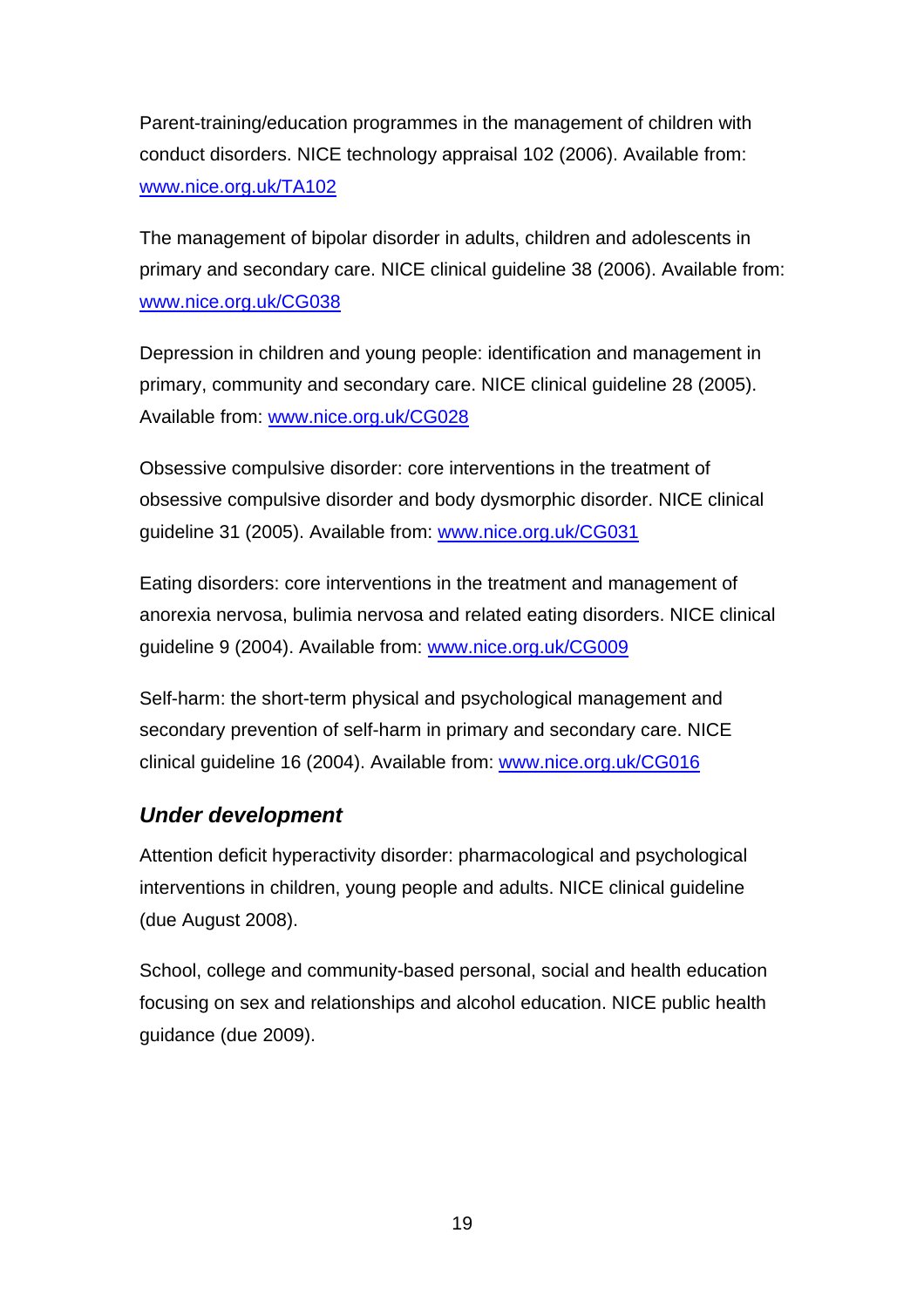# **8 References**

Adi Y, Killoran A, Janmohamed K et al. (2007) Systematic review of the effectiveness of interventions to promote mental wellbeing in children in primary education. Report 1: universal approaches (non-violence related outcomes). London: National Institute for Health and Clinical Excellence.

Collishaw S, Maughan B, Goodman R et al. (2004) Time trends in adolescent mental health. Journal of Child Psychology and Psychiatry 45 (8): 1350–1360.

Department for Children, Schools and Families (2007) Guidance for schools on developing emotional health and wellbeing

Department for Education and Employment (2001) Promoting children's mental health within early years and school settings. London: Department for Education and Employment.

Department for Education and Skills (2003a) Bullying – a charter for action. London: Department for Education and Skills.

Department for Education and Skills (2003b) Aiming high: raising the achievement of minority ethnic pupils. London: Department for Education and Skills.

Department for Education and Skills (2003c) Managing pupil mobility. London: Department for Education and Skills.

Department for Education and Skills (2004) Healthy living blueprint for schools. London: Department for Education and Skills.

Department for Education and Skills (2005a) Higher standards, better schools for all. London: Department for Education and Skills.

Department for Education and Skills (2005b) Excellence and enjoyment: social and emotional aspects of learning. London: Department for Education and Skills.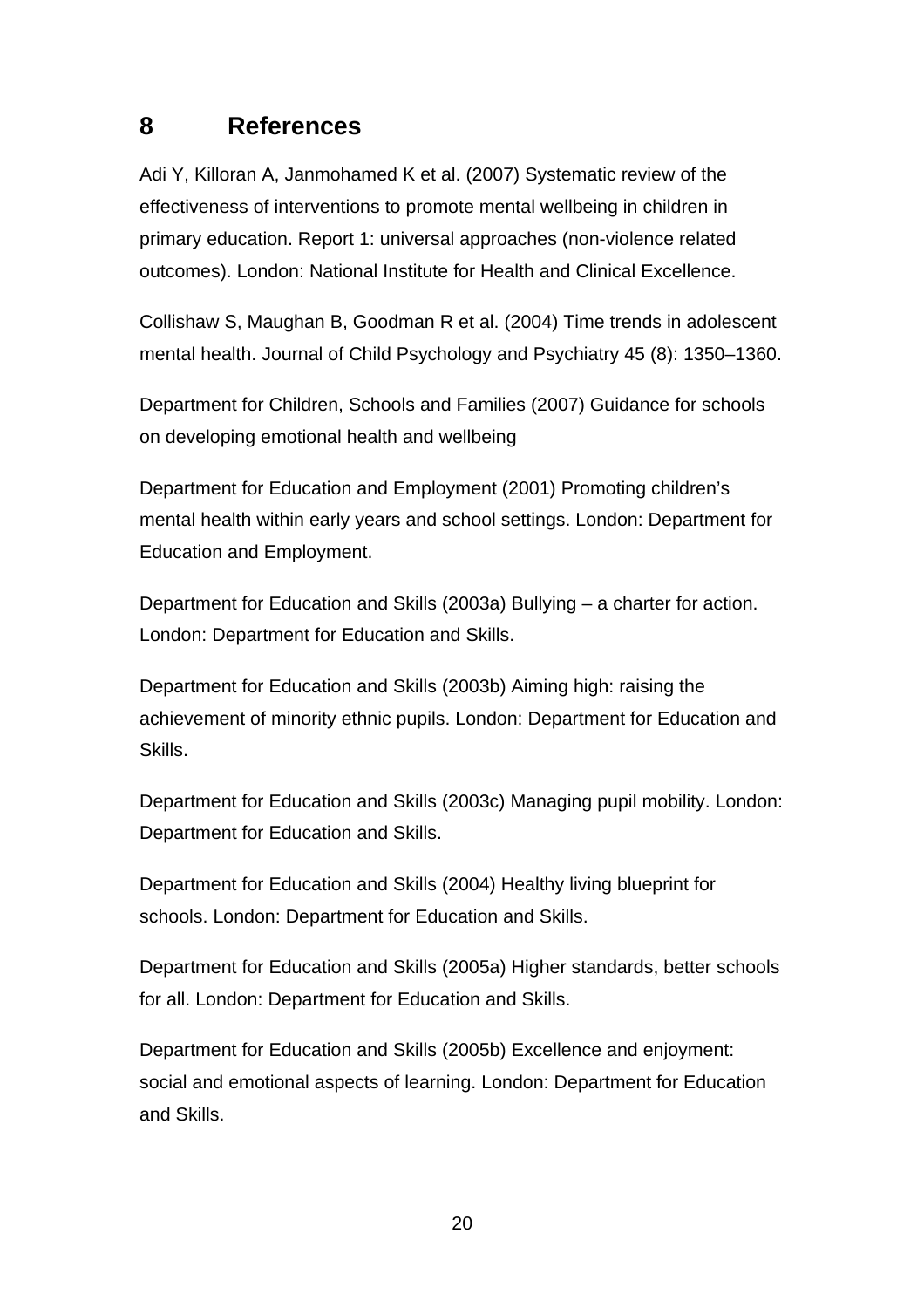Department for Education and Skills (2005c) National healthy school status – a guide for schools. London: Department of Health.

Department of Health (1999) National service framework for mental health. London: Department of Health.

Department of Health (2001) Promoting the health of looked after children. London: Department of Health.

Department of Health (2004a) National service framework for children, young people and maternity services. Core standards. London: Department of Health.

Department of Health (2004b) Choosing health: making healthier choices easier. London: Department of Health.

Department of Health (2006) Our health, our care, our say. London: Department of Health.

HM Government (2003) Every child matters. London: Department for Education and Skills.

HM Government (2004) Every child matters: change for children. London: Department for Education and Skills.

HM Government (2006) Education and Inspection Act. London: HM Government.

Home Office (2006) The respect action plan. London: Home Office.

House of Commons Education and Skills Committee (2006) Special education needs: third report of session 2005–06. London: HM Government.

National Institute for Mental Health in England (2005) Making it possible: improving mental health and well-being in England. London: National Institute for Mental Health in England.

NHS Scotland (2006) Monitoring positive mental health. Scotland: NHS Scotland.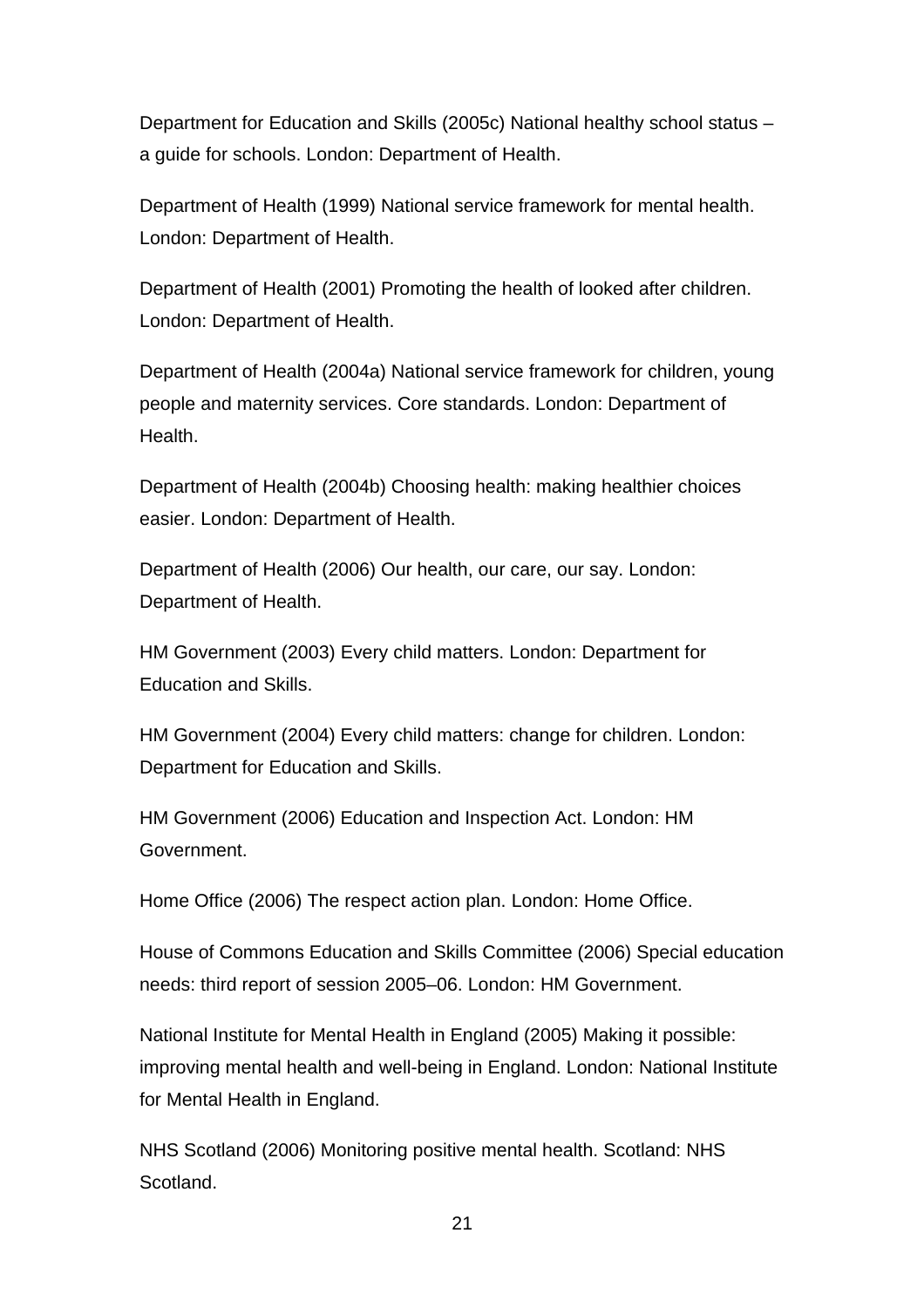Office of National Statistics (2004) The health of children and young people. London: Office of National Statistics.

Ofsted (2003) Bullying: effective action in secondary schools. London: Ofsted.

Ofsted (2005) Healthy minds: promoting emotional wellbeing in schools. London: Ofsted.

Social Exclusion Unit (2003) A better education for children in care. London: Office of the Deputy Prime Minister.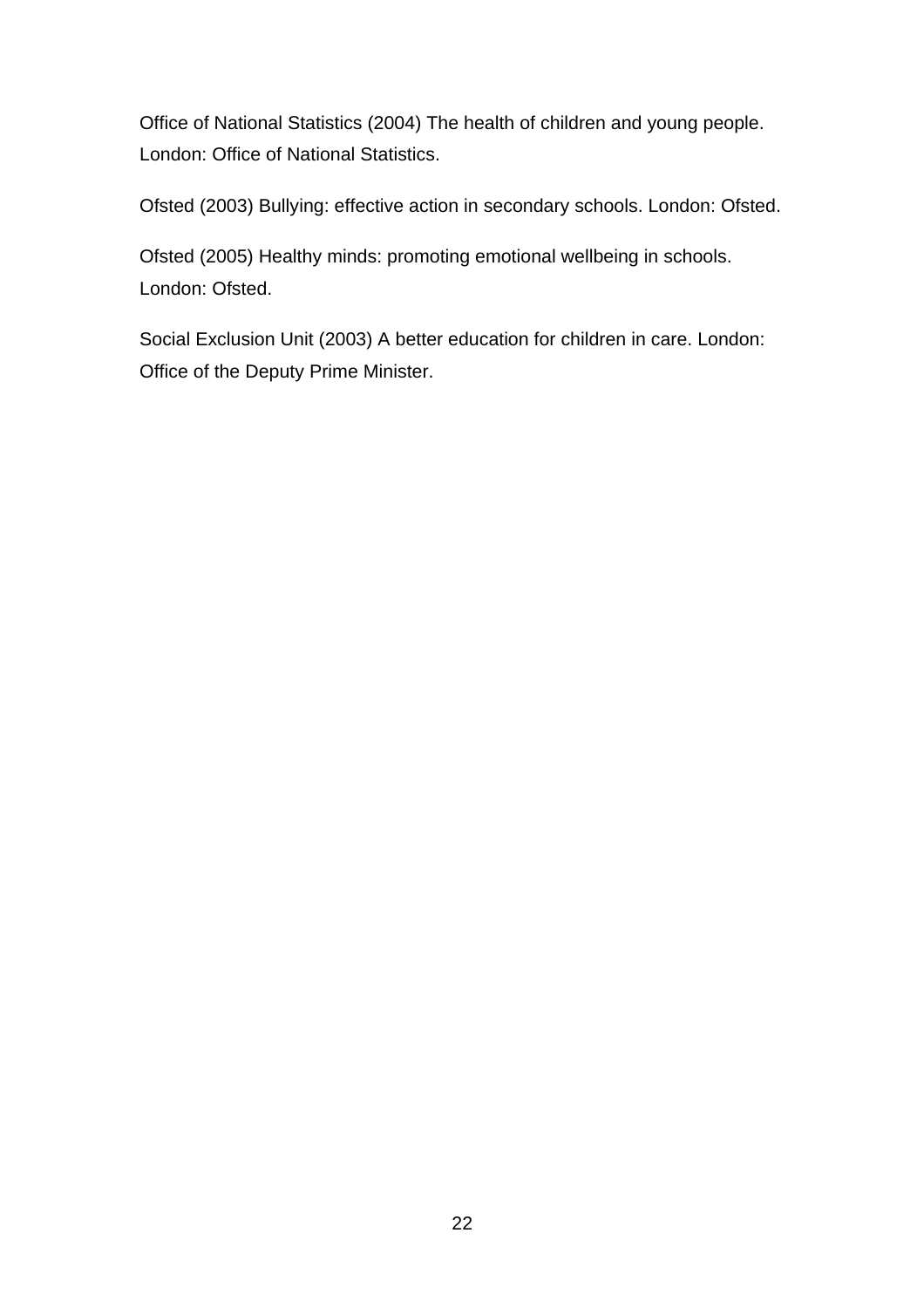# **Appendix A: membership of the Public Health Interventions Advisory Committee (PHIAC), the NICE Project Team and external contractors**

# *Public Health Interventions Advisory Committee (PHIAC)*

NICE has set up a standing committee, the Public Health Interventions Advisory Committee (PHIAC), which reviews the evidence and develops recommendations on public health interventions. Membership of PHIAC is multidisciplinary, comprising public health practitioners, clinicians (both specialists and generalists), local authority employees, representatives of the public, patients and/or carers, academics and technical experts as follows.

**Professor Sue Atkinson CBE** Independent Consultant and Visiting Professor, Department of Epidemiology and Public Health, University College London

**Mr John F Barker** Associate Foundation Stage Regional Adviser for the Parents as Partners in Early Learning Project, DfES National Strategies

**Professor Michael Bury** Emeritus Professor of Sociology, University of London. Honorary Professor of Sociology, University of Kent

**Professor Simon Capewell** Chair of Clinical Epidemiology, University of Liverpool

**Professor K K Cheng** Professor of Epidemiology, University of Birmingham

**Ms Jo Cooke** Director, Trent Research and Development Support Unit, School for Health and Related Research, University of Sheffield

**Dr Richard Cookson** Senior Lecturer, Department of Social Policy and Social Work, University of York

**Mr Philip Cutler** Forums Support Manager, Bradford Alliance on Community Care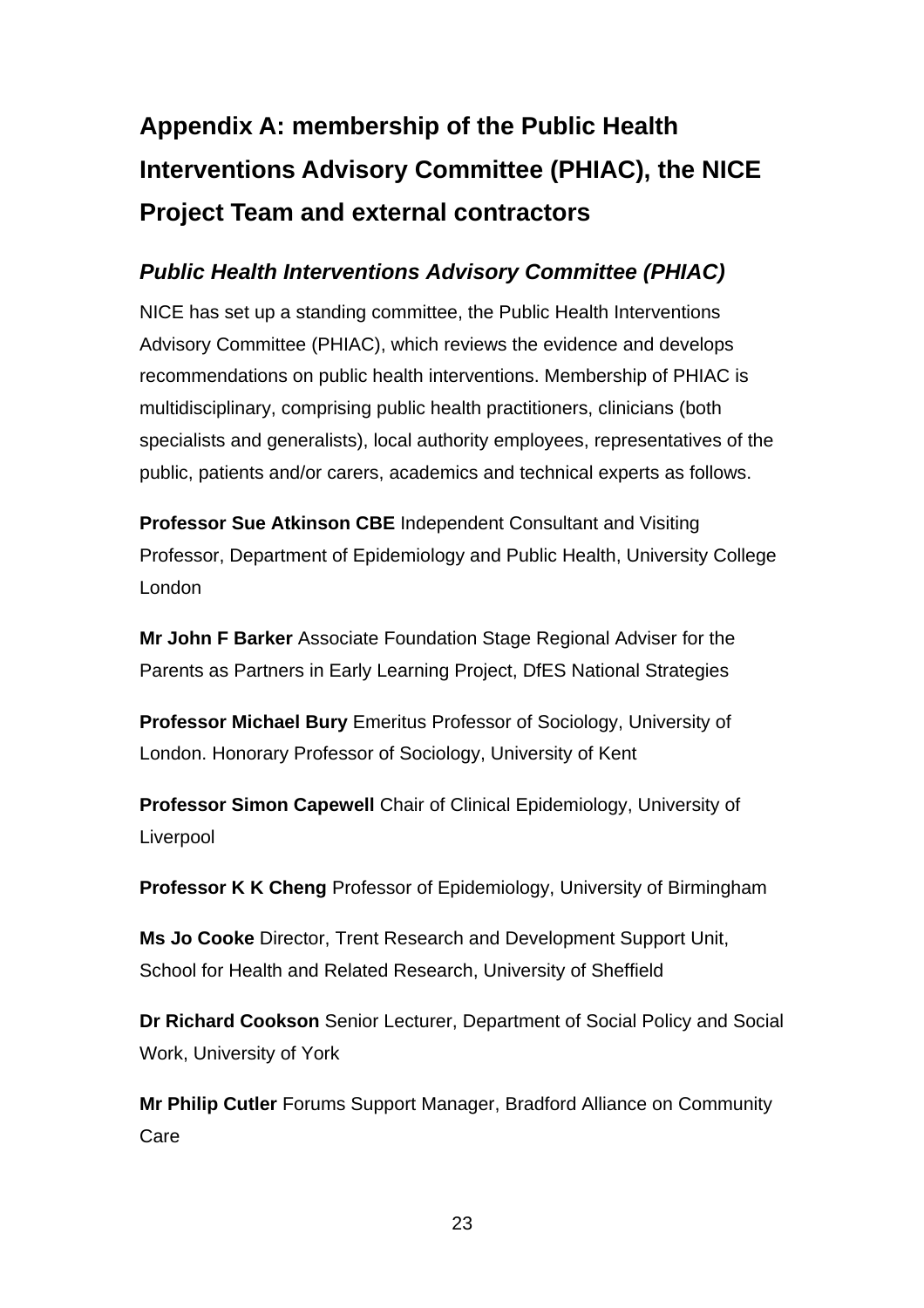**Professor Brian Ferguson** Director, Yorkshire and Humber Public Health **Observatory** 

**Professor Ruth Hall** Regional Director, Health Protection Agency, South **West** 

**Ms Amanda Hoey** Director, Consumer Health Consulting Limited

**Mr Alasdair J Hogarth** Head Teacher, Archbishops School, Canterbury

**Mr Andrew Hopkin** Assistant Director, Local Environment, Derby City Council

**Dr Ann Hoskins** Deputy Regional Director of Public Health/Medical Director, NHS North West

**Ms Muriel James** Secretary, Northampton Healthy Communities Collaborative and the King Edward Road Surgery Patient Participation Group

**Professor David R Jones** Professor of Medical Statistics, Department of Health Sciences, University of Leicester

**Dr Matt Kearney** General Practitioner, Castlefields, Runcorn. GP Public Health Practitioner, Knowsley

**Ms Valerie King** Designated Nurse for Looked After Children, Northampton PCT, Daventry and South Northants PCT and Northampton General Hospital. Public Health Skills Development Nurse, Northampton PCT

**CHAIR Professor Catherine Law** Professor of Public Health and Epidemiology, University College London Institute of Child Health

**Ms Sharon McAteer** Public Health Development Manager, Halton and St Helens PCT

**Mr David McDaid** Research Fellow, Department of Health and Social Care, London School of Economics and Political Science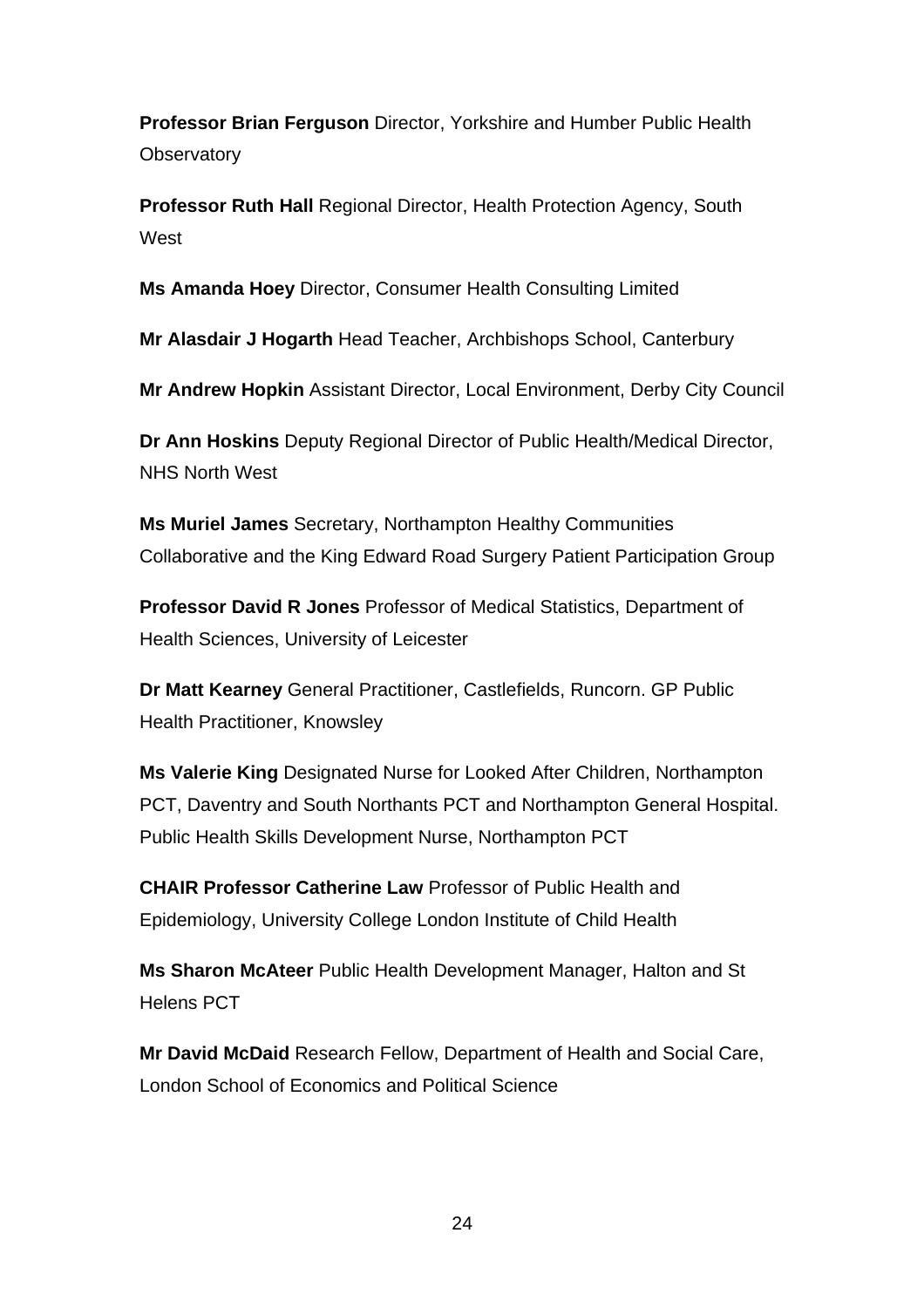**Professor Klim McPherson** Visiting Professor of Public Health Epidemiology, Department of Obstetrics and Gynaecology, University of Oxford

**Professor Susan Michie** Professor of Health Psychology, BPS Centre for Outcomes Research & Effectiveness, University College London

**Dr Mike Owen** General Practitioner, William Budd Health Centre, Bristol

**Ms Jane Putsey** Lay Representative. Chair of Trustees of the Breastfeeding **Network** 

**Dr Mike Rayner** Director, British Heart Foundation Health Promotion Research Group, Department of Public Health, University of Oxford

**Mr Dale Robinson** Chief Environmental Health Officer, South Cambridgeshire District Council

**Ms Joyce Rothschild** School Improvement Adviser, Solihull Local Authority

**Dr Tracey Sach** Senior Lecturer in Health Economics, University of East Anglia

**Professor Mark Sculpher** Professor of Health Economics, Centre for Economics (CHE), University of York

**Dr David Sloan** Retired Director of Public Health

**Dr Dagmar Zeuner** Joint Director of Public Health, Hammersmith and Fulham PCT

### **Expert cooptees:**

**Ms Karen Batesman** Consultant Clinical Psychologist/Child and Adolescent Mental Health Services (CAMHS) Worker for Primary Care, Birmingham

**Mrs Anne Devrell** Head Teacher, Langley Primary School, Solihull

**Ms Sue Mackay** Health Promotion Specialist, Kent Health Promotion Service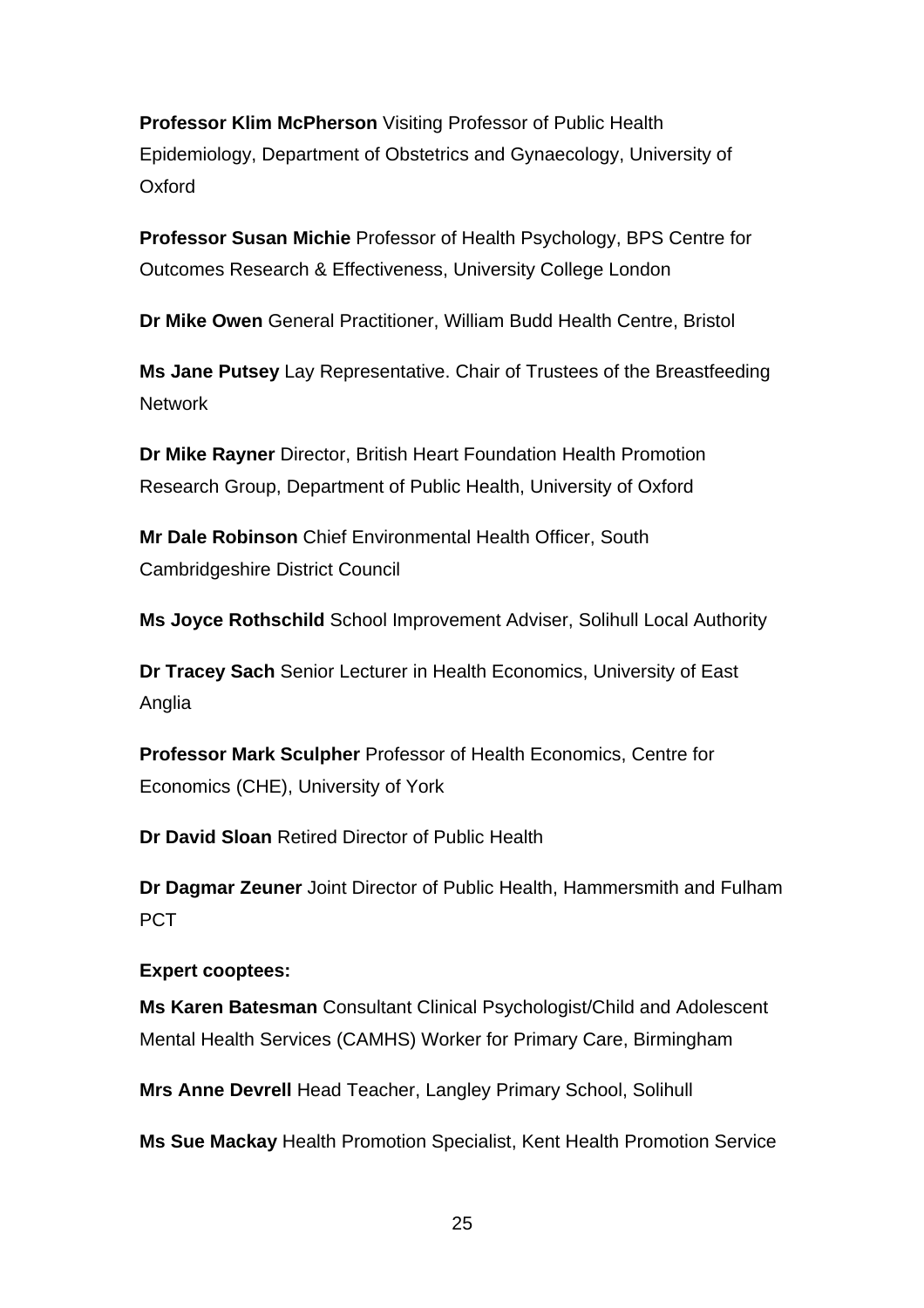**Ms Marilyn Phipps** Head Teacher, Damson Wood Infant School, Solihull

**Mr Peter Scott Blackmann** Chief Executive Officer, The Afiya Trust

### **Expert testimony:**

**Ms Deborah Michel** Programme Lead for Social and Emotional Aspects of Learning, Primary and Secondary National Strategies, Department for Children, Schools and Families

# *NICE Project Team*

**Mike Kelly** CPHE Director

**Antony Morgan** Associate Director

**Amanda Killoran** Lead Analyst

### **James Jagroo**

Analyst

### **Dylan Jones**

Analyst

### **Catherine Swann**

Analyst

## **Nichole Taske**

Analyst

### **Bhash Naidoo**

Technical Adviser (Health Economics).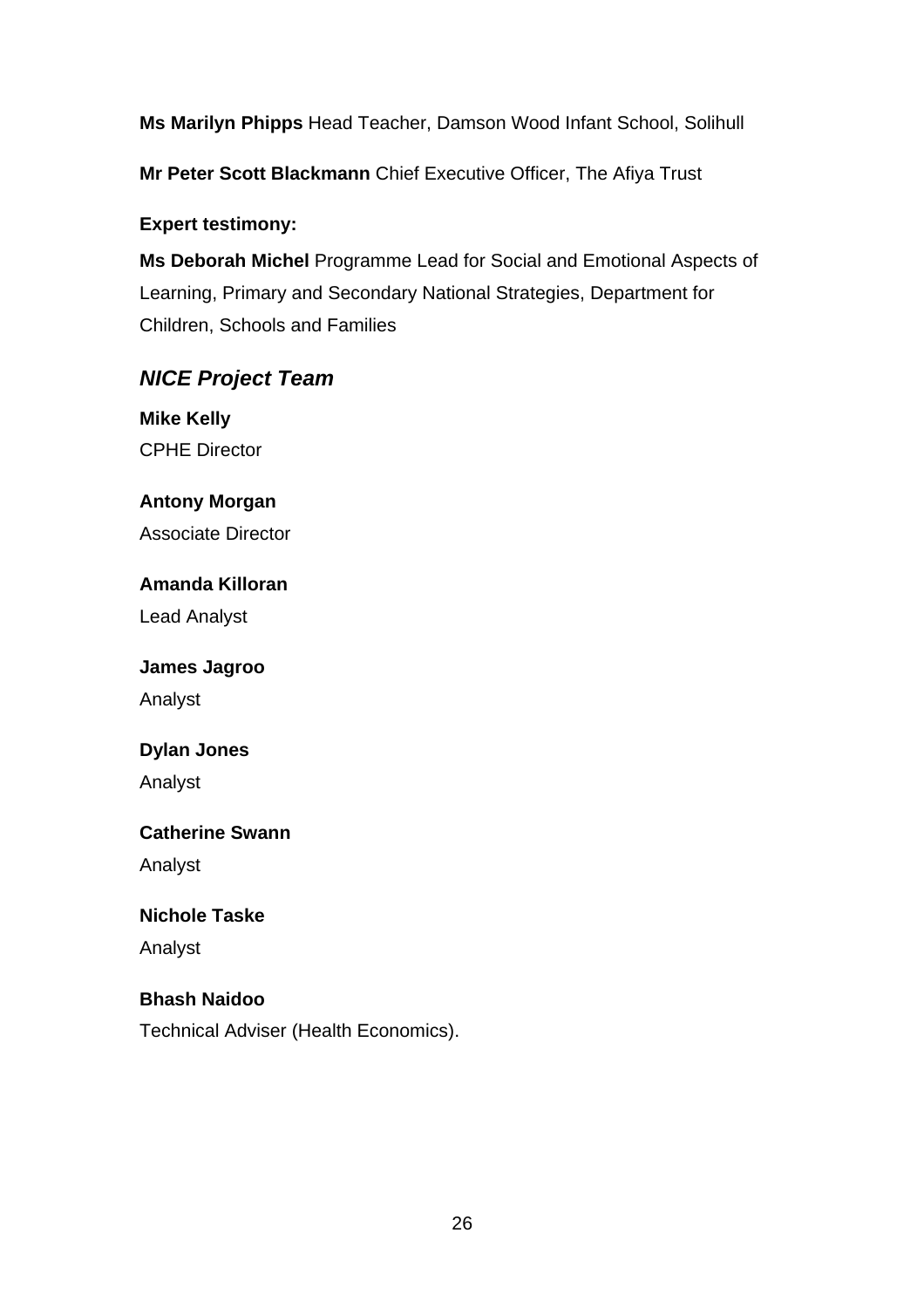# *External contractors*

#### **External reviewers: effectiveness reviews**

Review 1: 'Systematic review of the effectiveness of interventions to promote mental wellbeing in children in primary education. Report 1: universal approaches (non-violence related outcomes)' was carried out by the Health Sciences Research Institute (HSRI), Warwick Medical School, University of Warwick. The principal authors were: Yaser Adi, Amanda Killoran, Kulsum Janmohamed, Sarah Stewart-Brown.

Review 2: 'Mental wellbeing of children in primary education (targeted/indicated activities)' was carried out by the University of Teesside (a NICE national collaborating centre). The principal authors were: Susan Jones, Janet Shucksmith, Carolyn Summerbell, Vicki Whittaker.

Review 3: 'Systematic review of the effectiveness of interventions to promote mental wellbeing in primary schools: universal approaches with a focus on prevention of violence and bullying' was carried out by the Health Sciences Research Institute (HSRI), Warwick Medical School, University of Warwick. The principal authors were: Yaser Adi, Amanda Killoran, Anita Schrader McMillan, Sarah Stewart-Brown.

### **External reviewers: economic appraisal**

The economic review 'A systematic review of cost-effectiveness analyses of whole school and focused primary school-based interventions to promote children's mental health' was carried out by the Academic Unit of Health Economics (AUHE), Leeds Institute of Health Sciences, University of Leeds. The principal author was Christopher McCabe.

The economic analyses 'Estimating the short-term cost effectiveness of a mental health promotion intervention in primary schools' and 'Cost effectiveness of mental health promotion in schools – focused interventions supplementary analysis' were carried out by the AUHE, Leeds Institute of Health Sciences, University of Leeds. The principal author was Christopher McCabe.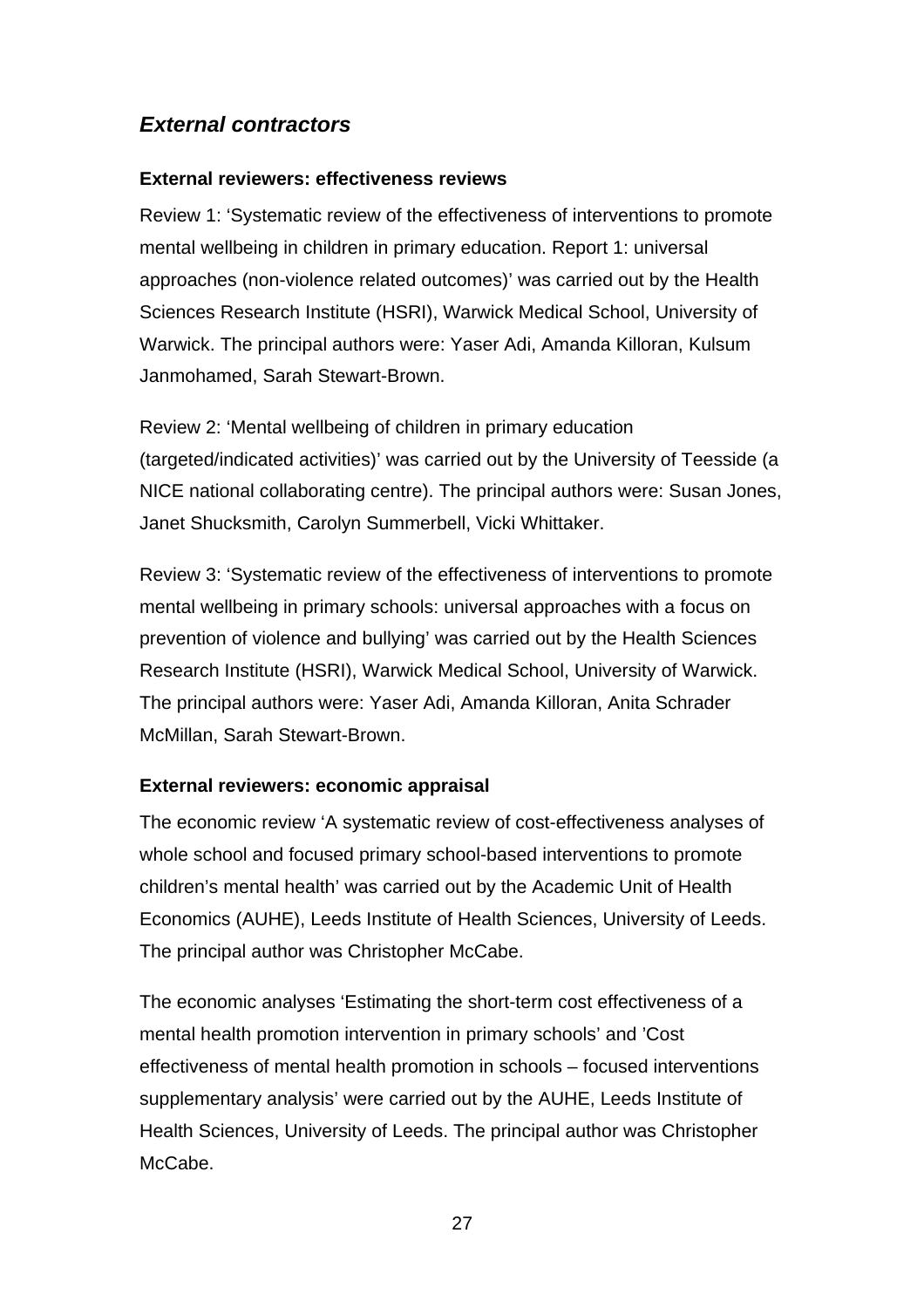## **Fieldwork**

The fieldwork report comprises two documents: 'Mental wellbeing of children public health guidance' produced by Dr Foster Intelligence; and 'Children and young people's voices on emotional well-being report for NICE 2007' by YoungMinds.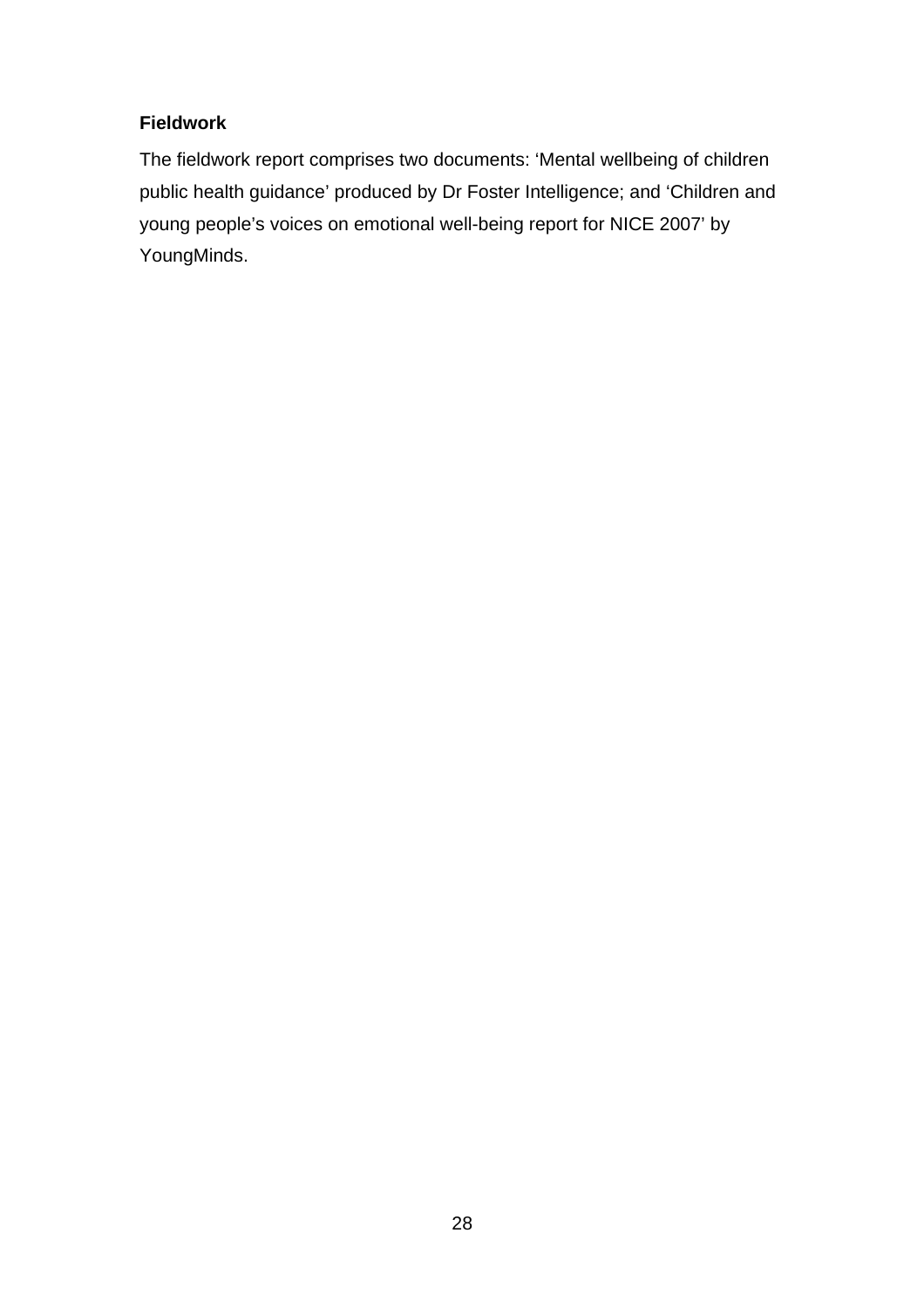# **Appendix B: summary of the methods used to develop this guidance**

# *Introduction*

The reports of the reviews and economic appraisal include full details of the methods used to select the evidence (including search strategies), assess its quality and summarise it.

The minutes of the PHIAC meetings provide further detail about the Committee's interpretation of the evidence and development of the recommendations.

All supporting documents are listed in appendix E and are available from the NICE website at: www.nice.org.uk/PH012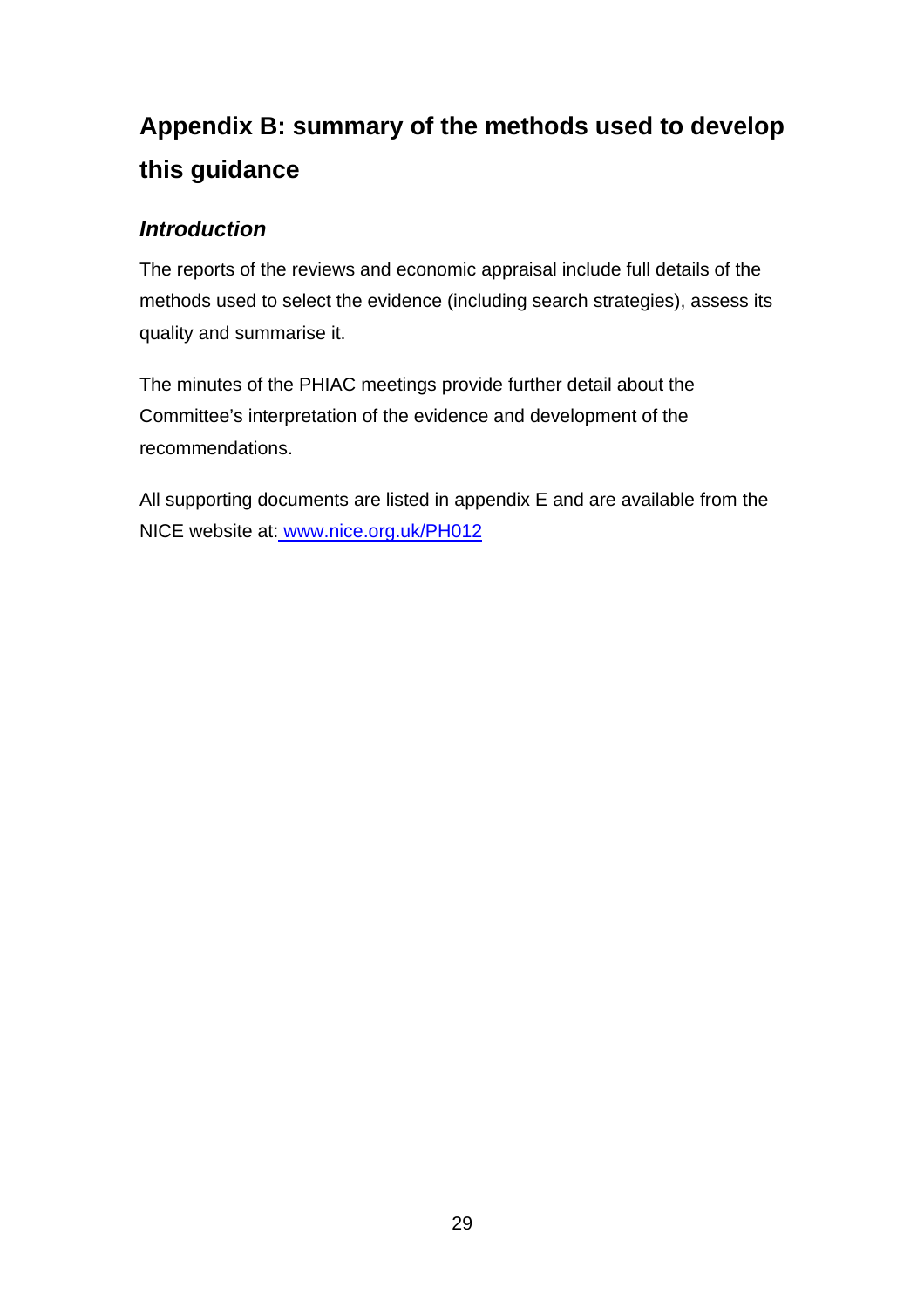# *The guidance development process*

The stages of the guidance development process are outlined in the box below.

- 1. Draft scope
- 2. Stakeholder meeting
- 3. Stakeholder comments
- 4. Final scope and responses published on website
- 5. Reviews and cost-effectiveness modelling

6. Synopsis report of the evidence (executive summaries and evidence tables) circulated to stakeholders for comment

7. Comments and additional material submitted by stakeholders

8. Review of additional material submitted by stakeholders (screened against inclusion criteria used in reviews)

9. Synopsis, full reviews, supplementary reviews and economic modelling submitted to PHIAC

10. PHIAC produces draft recommendations

11. Draft recommendations published on website for comment by stakeholders and for field testing

- 12. PHIAC amends recommendations
- 13. Responses to comments published on website
- 14. Final guidance published on website

# *Key questions*

The key questions were established as part of the scope. They formed the starting point for the reviews of evidence and facilitated the development of recommendations by PHIAC. The overarching question was:

Which universal, 'whole school', indicated and targeted interventions effectively promote the mental wellbeing of children aged 4–11 in primary education?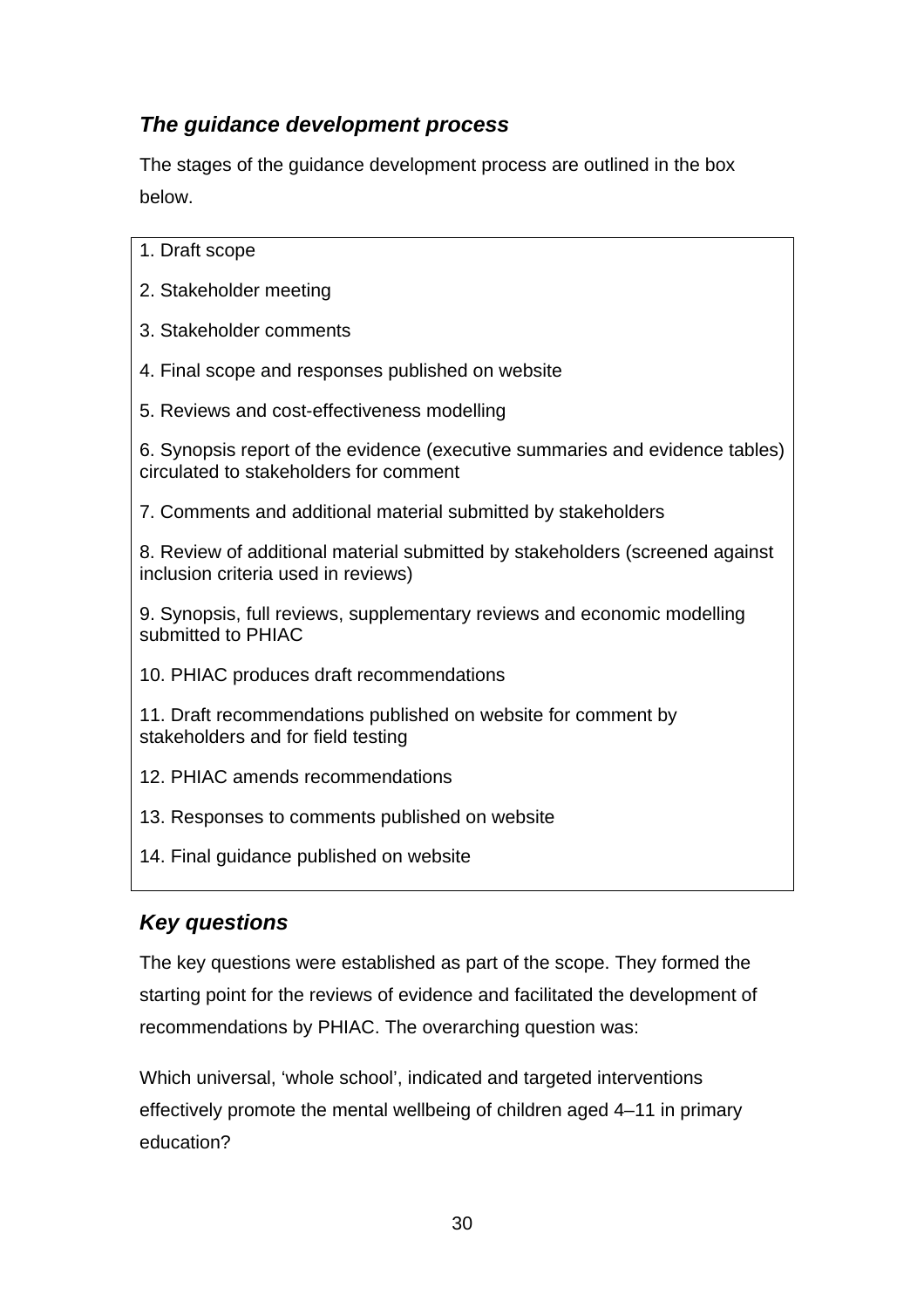The subsidiary questions included the following.

- 1. What elements of 'whole school' approaches are effective (and cost effective) in promoting the mental wellbeing of children aged 4–11 years?
- 2. What elements of targeted approaches are effective (and cost effective) in promoting the mental wellbeing of children aged 4-11 years?
- 3. What type of activities are most effective?
- 4. What is the frequency, length and duration of an effective intervention?
- 5. Is it better if teachers, school support staff or a specialist (such as a psychologist or school nurse) delivers the intervention?
- 6. What is the role of governors?
- 7. What is the role of parents?
- 8. What are the barriers to and facilitators of effective implementation?
- 9. Does the intervention lead to any adverse or unintended effects?

# *Reviewing the evidence of effectiveness*

Three reviews of effectiveness were conducted.

### **Identifying the evidence**

The following databases were searched for whole school, universal and targeted interventions (from January 1990 to June 2007):

- ASSIA (Applied Social Science Index and Abstracts)
- CENTRAL (BioMed Central)
- CINAHL (Cumulative Index of Nursing and Allied Health Literature)
- Cochrane Database of Systematic Reviews
- DARE (Database of Abstracts of Reviews of Effectiveness)
- EMBASE (Excerpta Medica)
- ERIC (Education Resources Information Centre)
- Medline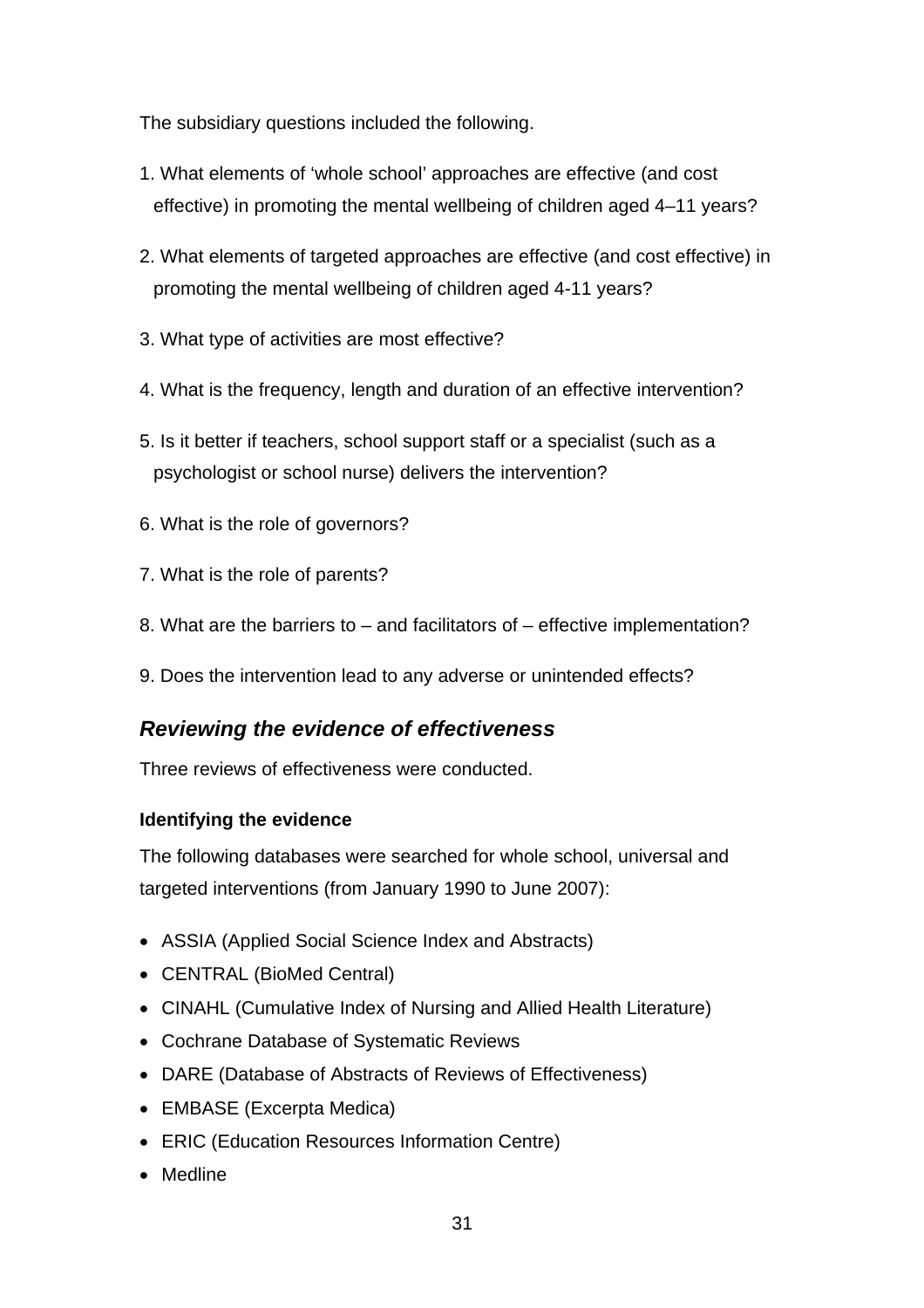- PsycINFO (Psychological Information)
- SIGLE (System for Index of Grey Literature in Europe)
- Sociological Abstracts.

Searches were also conducted of the following websites:

- CASEL: www.casel.org/
- Community Guide: www.thecommunityguide.org/
- Joseph Rowntree Foundation: www.jrf.org.uk/
- Joseph Rowntree Trust: www.jrf.org.uk/
- Search Institute: www.search-institute.org/

In addition, bibliographies of reviews and studies known to the research teams were searched to identify further studies that might be suitable for inclusion. Further details, including details of the databases, search terms and strategies used, are included in the review reports.

### **Selection criteria**

Studies were included if they:

- promoted the mental wellbeing of children aged 4–11 in primary education (maintained, independent and special schools)
- (whole schools review) spanned primary and secondary schools but the mean age was below 12
- (whole school review) adopted a whole school or universal approach
- (targeted/indicated review) adopted a targeted/indicated approach
- (targeted/indicated review) described interventions lasting more than 1 month.

Studies were excluded if they:

- included children aged above 12 years
- included children who did not attend school
- (targeted/indicated review) were aimed at secondary school pupils
- (targeted/indicated review) had no connection with school other than being delivered to school-aged children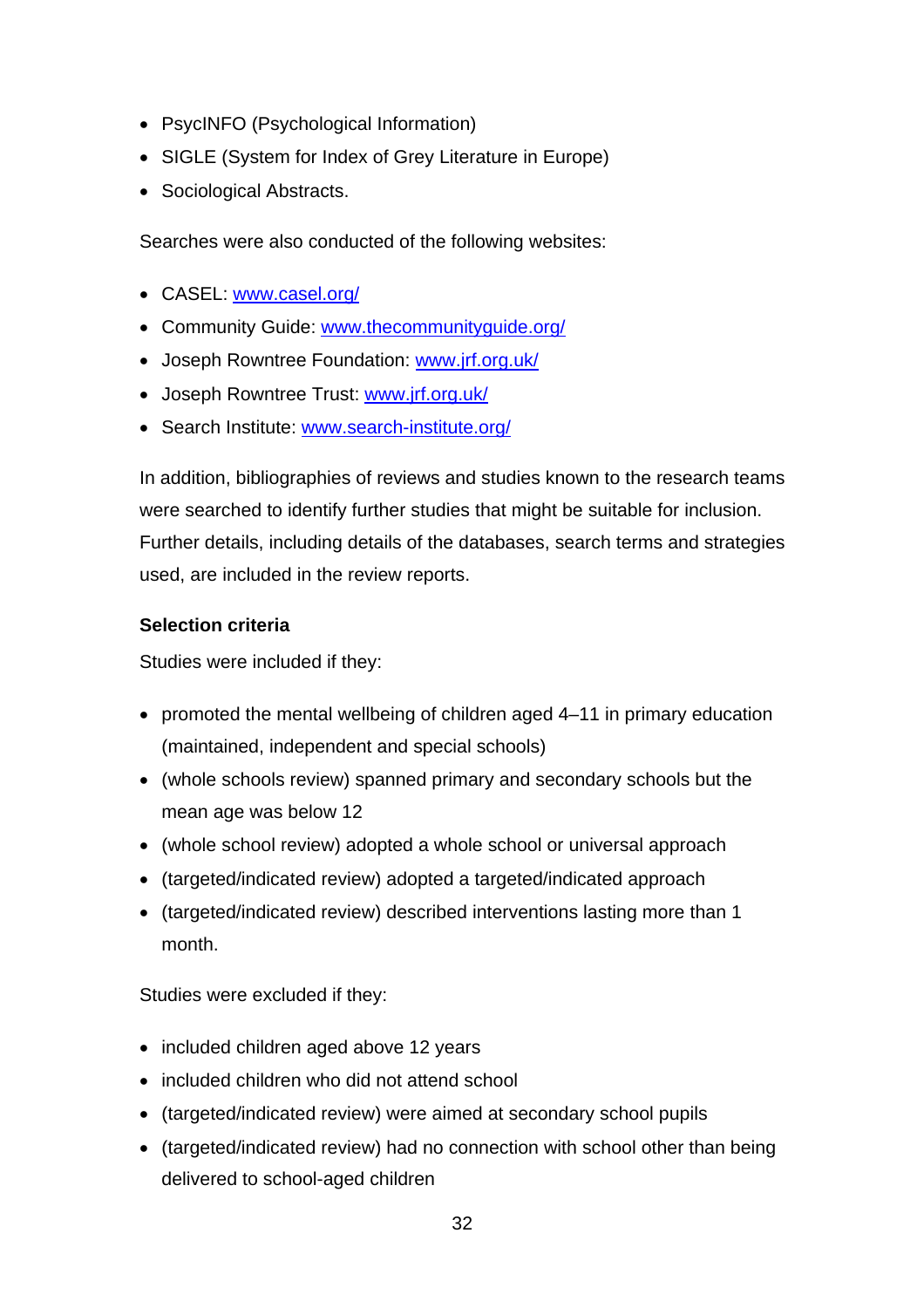- (targeted/indicated review) were not based in school
- (whole school/universal review) did not include a control group
- (whole school/universal review) were not published in English
- (whole school/universal review) were carried out in developing countries (according to World Bank/IMF classifications)
- (whole school/universal review) were published before 1990.

For further details of the inclusion and exclusion criteria for each effectiveness review, see: www.nice.org.uk/PH012

## **Quality appraisal**

Included papers were assessed for methodological rigour and quality using the NICE methodology checklist, as set out in the NICE technical manual 'Methods for development of NICE public health guidance' (see appendix E).

Each study was described by study type and graded  $(++, +, -)$  to reflect the risk of potential bias arising from its design and execution.

## *Study type*

- Meta-analyses, systematic reviews of randomised controlled trials (RCTs) or RCTs (including cluster RCTs).
- Systematic reviews of, or individual, non-randomised controlled trials, casecontrol studies, cohort studies, controlled before-and-after (CBA) studies, interrupted time series (ITS) studies, correlation studies.
- Non-analytical studies (for example, case reports, case series).
- Expert opinion, formal consensus.

## *Study quality*

- ++ All or most criteria have been fulfilled. Where they have not been fulfilled the conclusions are thought very unlikely to alter.
- + Some criteria fulfilled. Those criteria that have not been fulfilled or not adequately described are thought unlikely to alter the conclusions.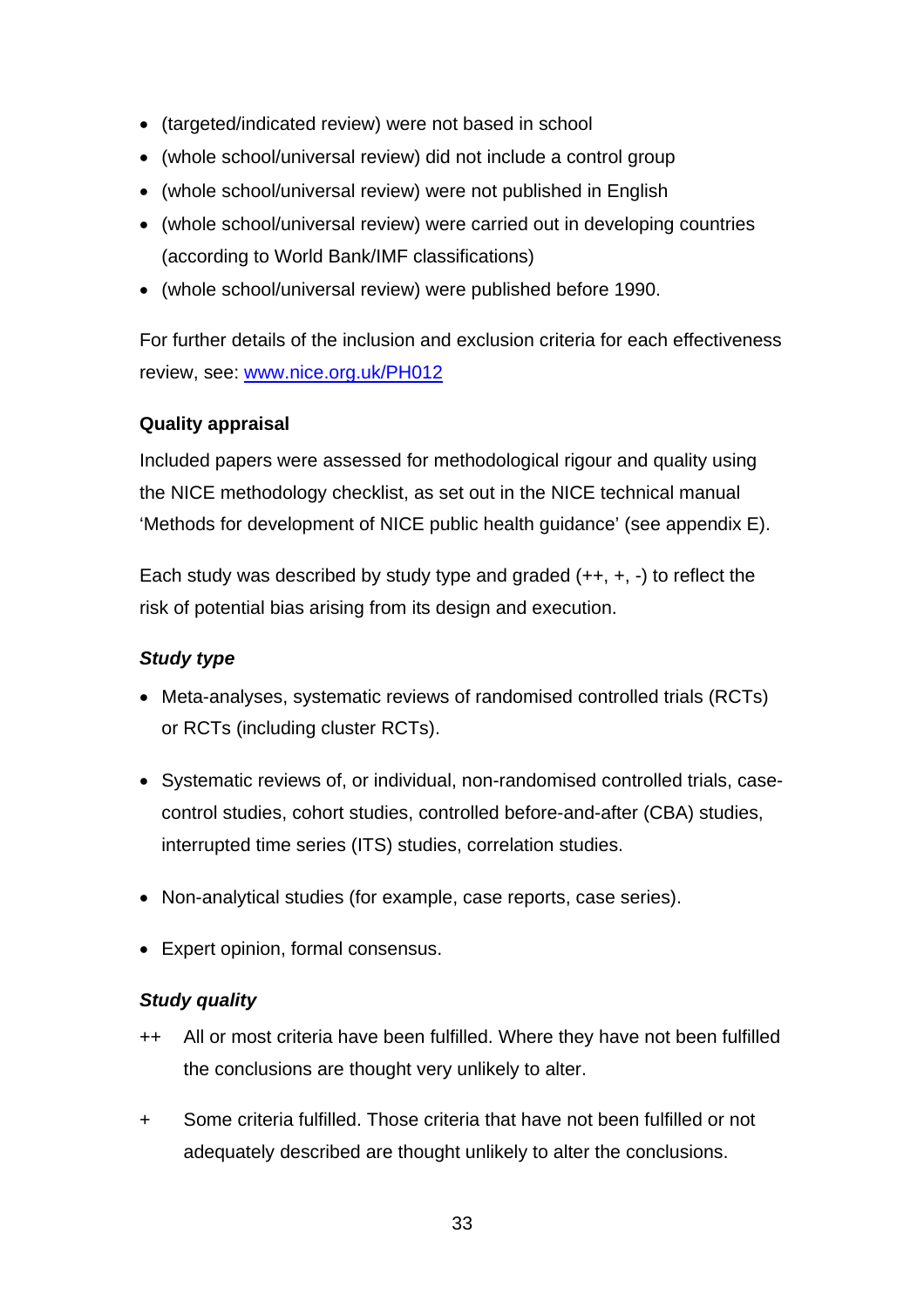Few or no criteria fulfilled. The conclusions of the study are thought likely or very likely to alter.

The interventions were also assessed for their applicability to the UK.

### **Summarising the evidence and making evidence statements**

The review data was summarised in evidence tables (see full reviews and the synopsis of the evidence at www.nice.org.uk/PH012).

The findings from the reviews were synthesised and used as the basis for a number of evidence statements relating to each key question. The evidence statements reflect the strength (quantity, type and quality) of evidence and its applicability to the populations and settings in the scope.

# *Economic appraisal*

The economic appraisal consisted of an economic review (covering universal approaches and targeted initiatives) and two cost-effectiveness analyses.

### **Review of economic evaluations**

In addition to scanning the effectiveness evidence the following databases were searched:

- Econlit
- Health Economics Evaluation Database (HEED)
- NHS EED (NHS Economics Evaluation Database).

The search strategies for these reviews were developed by NICE in collaboration with the Centre for Reviews and Dissemination at the University of York. Further detail can be found in the full reviews:

### www.nice.org.uk/PH012

Studies were reviewed if they provided economic evidence directly linked to whole school, universal, targeted and indicated approaches. Published studies that met the inclusion criteria were rated to determine the strength of the evidence using the Drummond checklist. ('Guidelines for authors and peer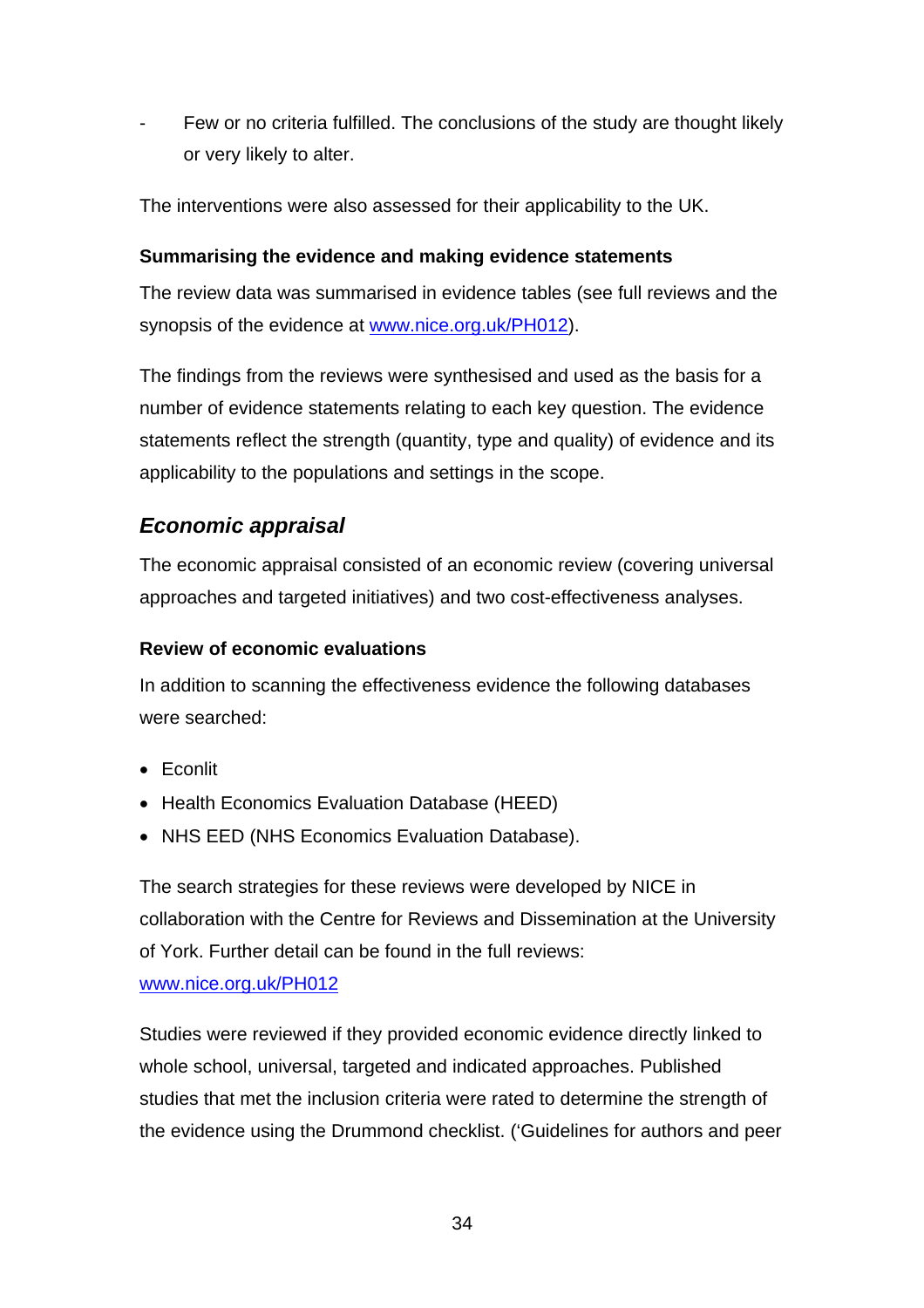reviewers of economic submissions to the BMJ' Drummond MF, Jefferson TO [1996] British Medical Journal 313: 2075–283.)

### **Cost-effectiveness analysis**

An economic model was constructed to incorporate data from the whole school and targeted effectiveness reviews (reviews 1 and 2).

The 'Health utilities index mark 2' (HUI2) was used to estimate the cost effectiveness of a combined parent/classroom-based intervention in the short term. Modelling was used to predict how targeted interventions could lead to longer term cost savings for the health, social, voluntary and legal sectors (by improving children and young people's mental health and consequently, their behaviour).

The results are reported in 'Estimating the short-term cost effectiveness of a mental health promotion intervention in primary schools', and 'Cost effectiveness of mental health promotion in schools – focused interventions supplementary analysis'. They are available on the NICE website at: www.nice.org.uk/PH012

# *Fieldwork*

Fieldwork was carried out in three stages. The aim was to evaluate the relevance and usefulness of NICE guidance for practitioners and the feasibility of implementation.

The first fieldwork stage comprised:

• Qualitative interviews carried out by Dr Foster Intelligence with 91 professionals and parents, either in small groups or individually across 35 sites in London, Newcastle and Liverpool. Participants included: primary school head teachers; primary school teachers with responsibility for pastoral care, PSHE, SEAL, or Healthy Schools; PCT and LEA staff (including local authority directors of children's services and policy staff from local authorities, PCTs and CAMHS); school governors; and parents of children with emotional and behavioural issues.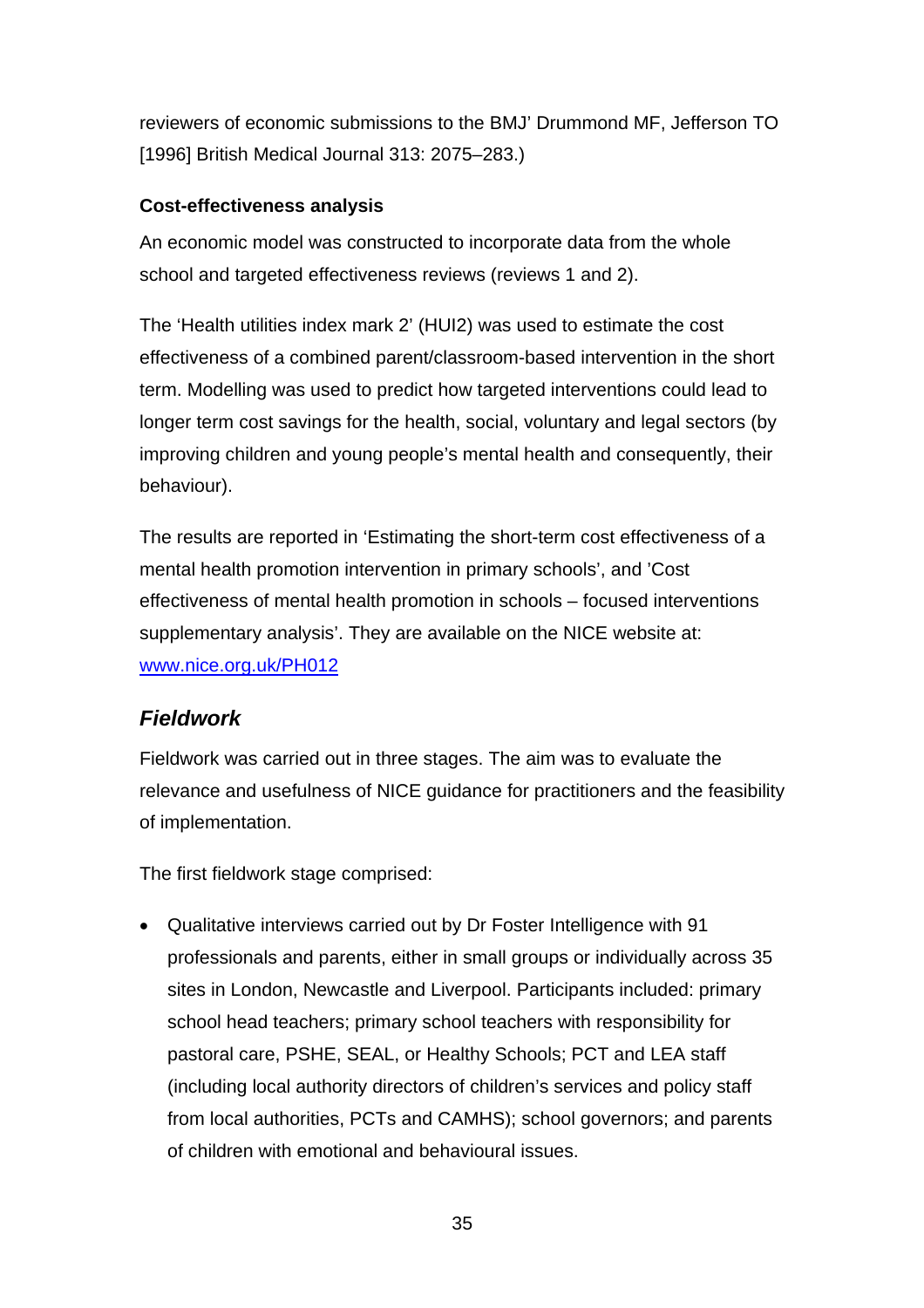The second fieldwork stage comprised:

• An online discussion group, similar methodologically to a face-to-face group interview, on the revised draft recommendations. This was run by Dr Foster Intelligence. It involved four primary school teachers and a child counsellor from England and a primary school teacher from Scotland. All had responsibility for pastoral care in primary schools.

The third fieldwork stage comprised:

• Qualitative research conducted by YoungMinds with 60 primary schoolaged children and young people from central London. Participants were invited to a conference to express their views on what kind of emotional support they felt they need to improve their emotional wellbeing.

The main issues arising from the fieldwork are set out in appendix C under 'Fieldwork findings' and 'Qualitative report findings'. The full fieldwork report is available on the NICE website: www.nice.org.uk/PH012

# *How PHIAC formulated the recommendations*

At its meeting in July 2007 PHIAC considered the evidence of effectiveness and cost effectiveness to determine:

- whether there was sufficient evidence (in terms of quantity, quality and applicability) to form a judgement
- whether, on balance, the evidence demonstrates that the intervention is effective or ineffective, or whether it is equivocal
- where there is an effect, the typical size of effect.

PHIAC developed draft recommendations through informal consensus, based on the following criteria.

- Strength (quality and quantity) of evidence of effectiveness and its applicability to the populations/settings referred to in the scope.
- Effect size and potential impact on population health and/or reducing inequalities in health.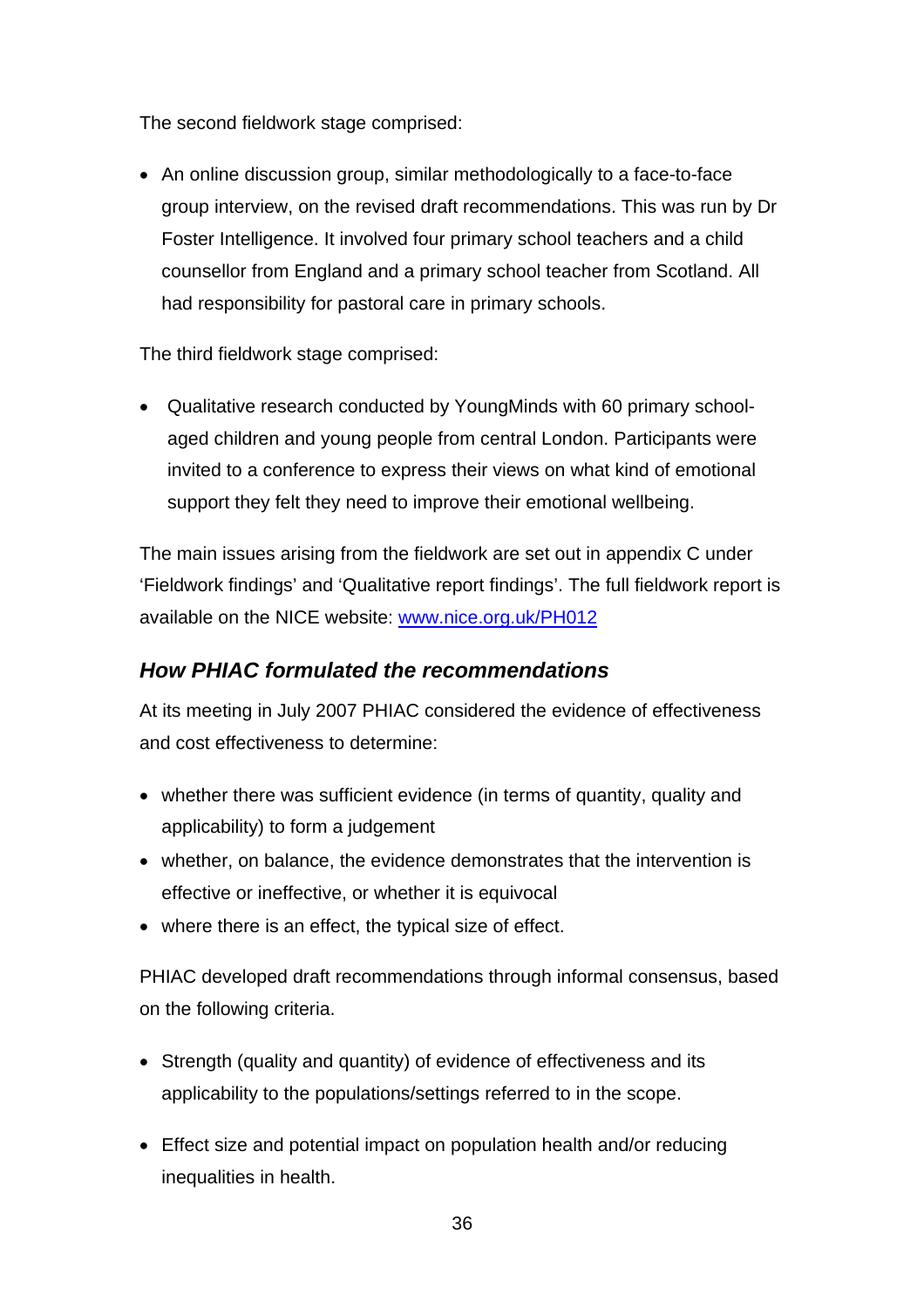- Cost effectiveness (for the NHS and other public sector organisations).
- Balance of risks and benefits.
- Ease of implementation and the anticipated extent of change in practice that would be required.

Where possible, recommendations were linked to an evidence statement(s) (see appendix C for details). Where a recommendation was inferred from the evidence, this was indicated by the reference 'IDE' (inference derived from the evidence).

The draft guidance, including the recommendations, was released for consultation in November 2007. At its meeting in January 2008 PHIAC considered comments from stakeholders and the results from fieldwork and amended the guidance. The guidance was signed off by the NICE Guidance Executive in January 2008.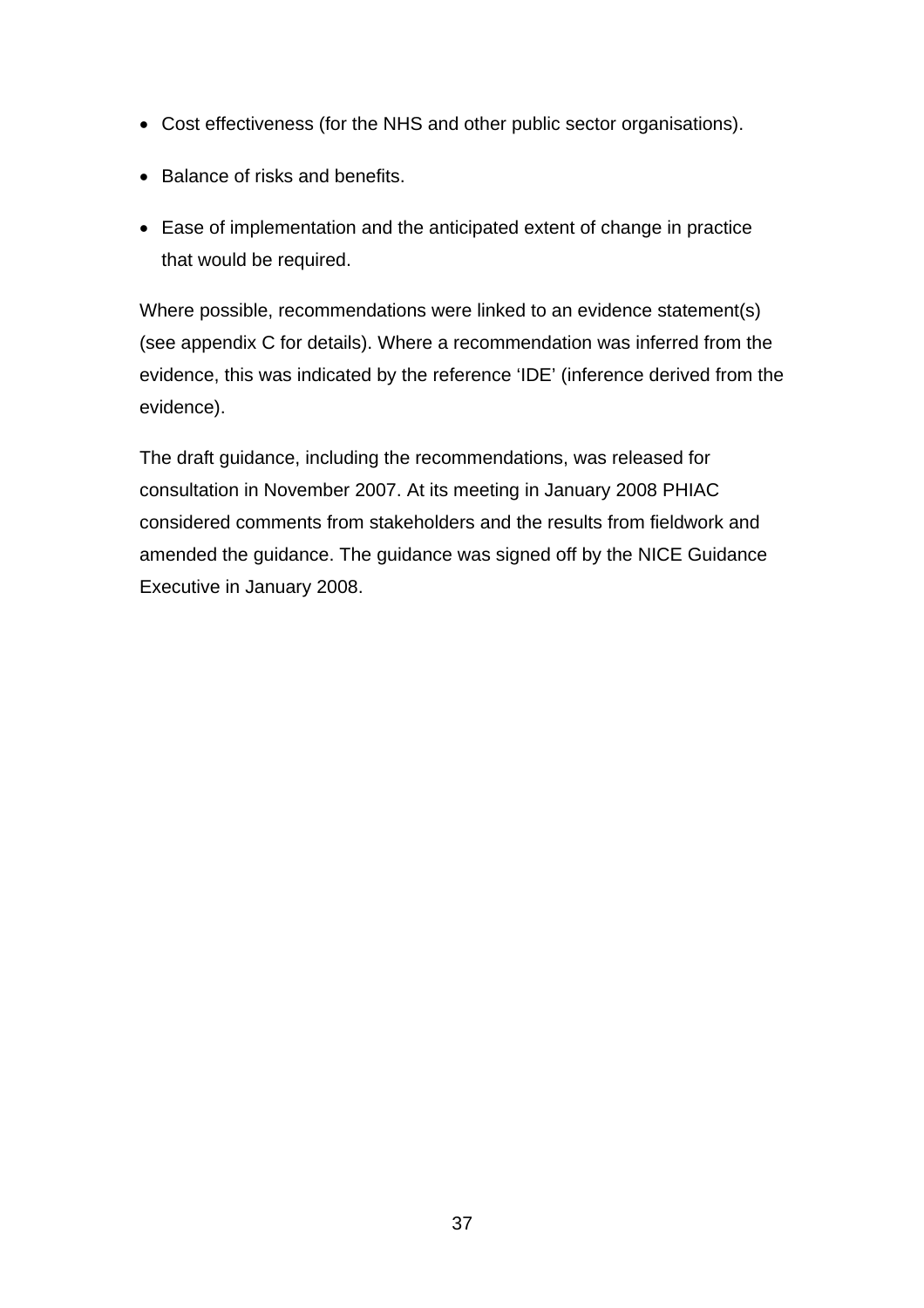# **Appendix C: the evidence**

This appendix lists evidence statements provided by three reviews and links them to the relevant recommendations (see appendix B for the key to study types and quality assessments). The evidence statements are presented here without references – these can be found in the full review (see appendix E for details).It also sets out a brief summary of findings from the economic appraisal and fieldwork report.

The three reviews of effectiveness are:

- Review 1: 'Systematic review of the effectiveness of interventions to promote mental wellbeing in children in primary education. Report 1: universal approaches (non-violence related outcomes)'.
- Review 2: 'Mental wellbeing of children in primary education (targeted/indicated activities)'.
- Review 3: 'Systematic review of the effectiveness of interventions to promote mental wellbeing in primary schools: universal approaches with a focus on prevention of violence and bullying'.

Evidence statement number **UES1** indicates that the linked statement is numbered 1 in review 1; evidence statement **TES1** indicates that the linked statement is numbered 1 in review 2; and evidence statement **VPES1**  indicates that the linked statement is numbered 1 in review 3.

The reviews and economic appraisal are available on the NICE website (www.nice.org.uk/PH012). Where a recommendation is not directly taken from the evidence statements, but is inferred from the evidence, this is indicated by IDE (inference derived from the evidence) below.

**Recommendation 1**: Evidence statement VPES2, IDE

**Recommendation 2**: Evidence statements UES1, VPES1

**Recommendation 3**: Evidence statements TES1, TES2, TES5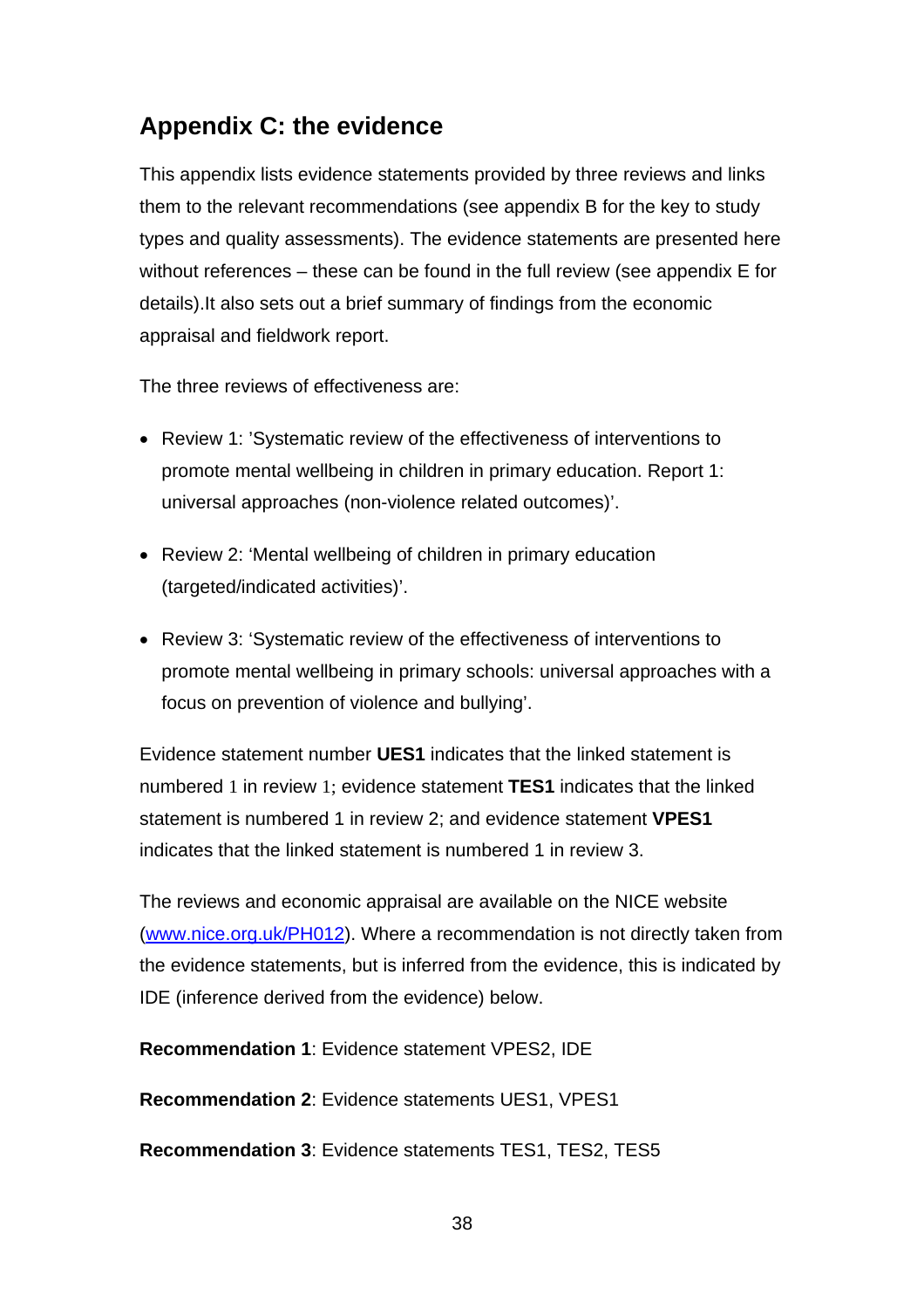## *Evidence statements*

#### **Evidence statement VPES1**

There is evidence from three out of four 'moderate' quality RCTs and two out of two good quality controlled trials (CTs) that multi-component programmes comprising teacher training in management of behaviour, parenting education and a social skills development curriculum are effective in improving outcomes relevant to bullying, violence and mental health.

Two of these studies have reported positive long-term outcomes (RCT [+]) reporting on arrests at 3 years post intervention and reporting violent delinquent acts and school misbehaviour at 18 years.

Examples of this type of multi-component programme include: the Linking Interests of Families and Teachers (LIFT) programme, the Seattle Social Development Project and the Resolving Conflict Creatively programme.

#### **Evidence statement VPES2**

There is evidence from a 'good quality' RCT and a 'moderate' quality RCT indicating that the Peace Builders programme is effective in improving outcomes related to violence and mental health (as measured by teacher report on social competence and aggressive behaviour and visits to the school nurse for injury). The main focus of the Peace Builders programme is on change to the school ethos and environment. This aims to incorporate positive social values and ways of behaving among children and staff into every aspect of school life. The programme also includes peer mentoring, parent engagement behaviour management and a small classroom component. While no long-term studies are available, effects have been demonstrated at 2 years post-implementation of the intervention (as measured by teacher report on social competence and aggression).

### **Evidence statement UES1**

There is good evidence (five randomised controlled trials of high quality  $[++]$ ) to support the implementation of multi-component programmes, which include significant teacher training and development and support for parenting. Most

39 and the contract of the contract of the contract of the contract of the contract of the contract of the con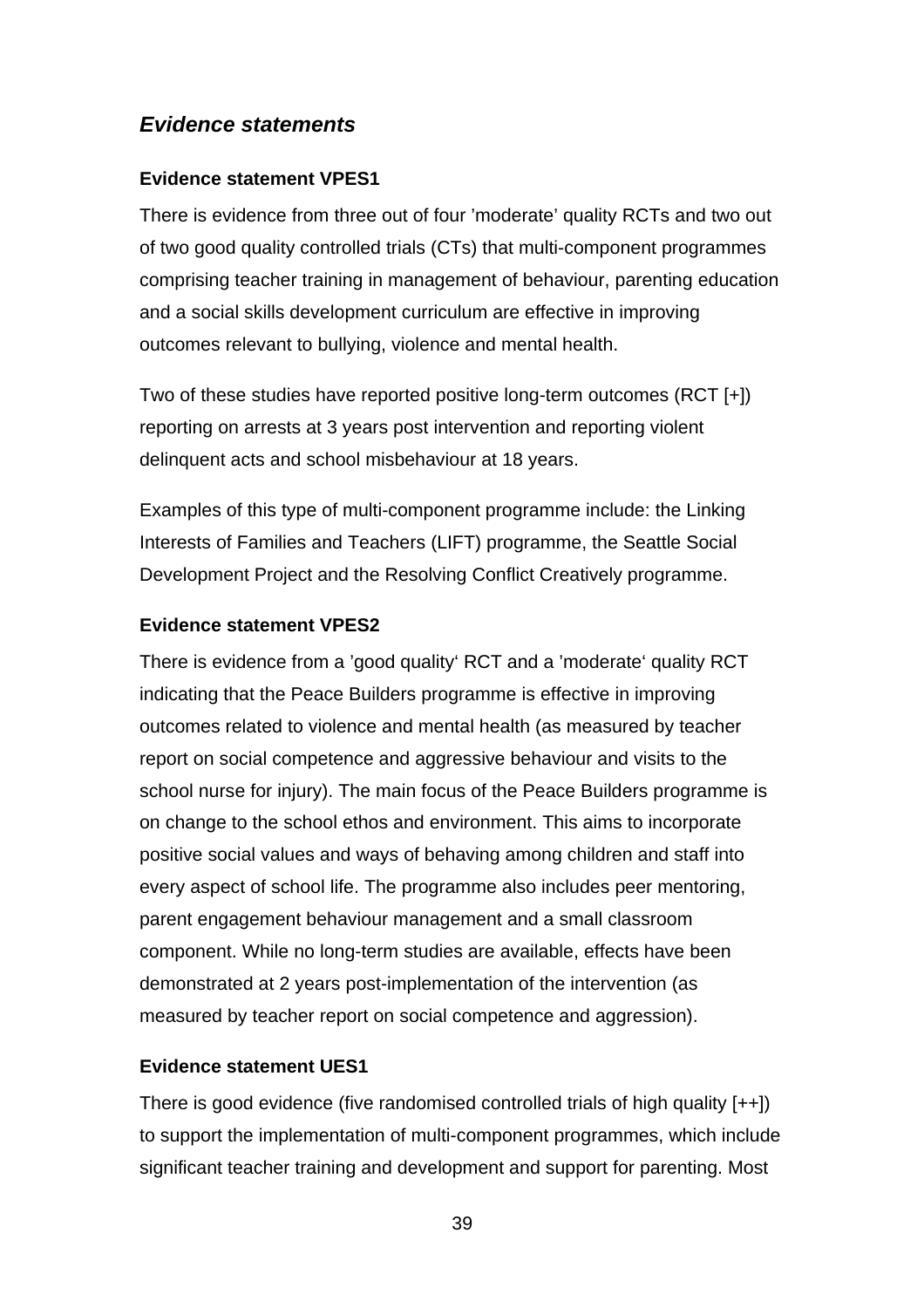of these programmes have been researched and developed in the US and may need adapting for the UK. Interventions with similar characteristics are available in the UK but have not been the subject of robust trials. While the majority of these programmes were implemented over a year or more, further research is needed to establish the optimum content and length as well as the appropriate level of teacher training and support and support for parenting.

#### **Evidence statement TES1**

Cognitive behavioural therapy (CBT) based programmes targeted at reducing anxiety disorders have been transferred successfully between countries, indicating a high degree of generalisability or applicability.

Two studies (both quality rated 1  $[++]$ ) show that brief (10 weeks and 9 weeks) targeted interventions aimed at reducing anxiety or preventing the development of symptoms into full blown disorders appear to be successful in groups of children showing the precursor symptoms associated with anxiety disorders. One study (quality rated 1  $[++]$ ) was able to demonstrate that when parent training is combined with child group CBT there are additional benefits for children.

Two studies (quality rated 1 [++]) of indicated interventions aimed at children of divorce and children who are anxious school refusers show sustained benefit for children from CBT-based skills training.

#### **Evidence statement TES2**

All studies examined use CBT-based approaches. One study (quality score 1 [+]), the Penn Prevention Programme, showed that it may be possible to relieve and prevent depressive symptoms using a targeted school-based approach where a traditional cognitive behaviour component was allied with a social problem-solving component.

Evidence from other treatment programmes with children with mild to moderate depressive symptoms is mixed. Co-morbid conditions with depression (often conduct or hyperkinetic disorders) make intervention delivery difficult and can confound treatment effects.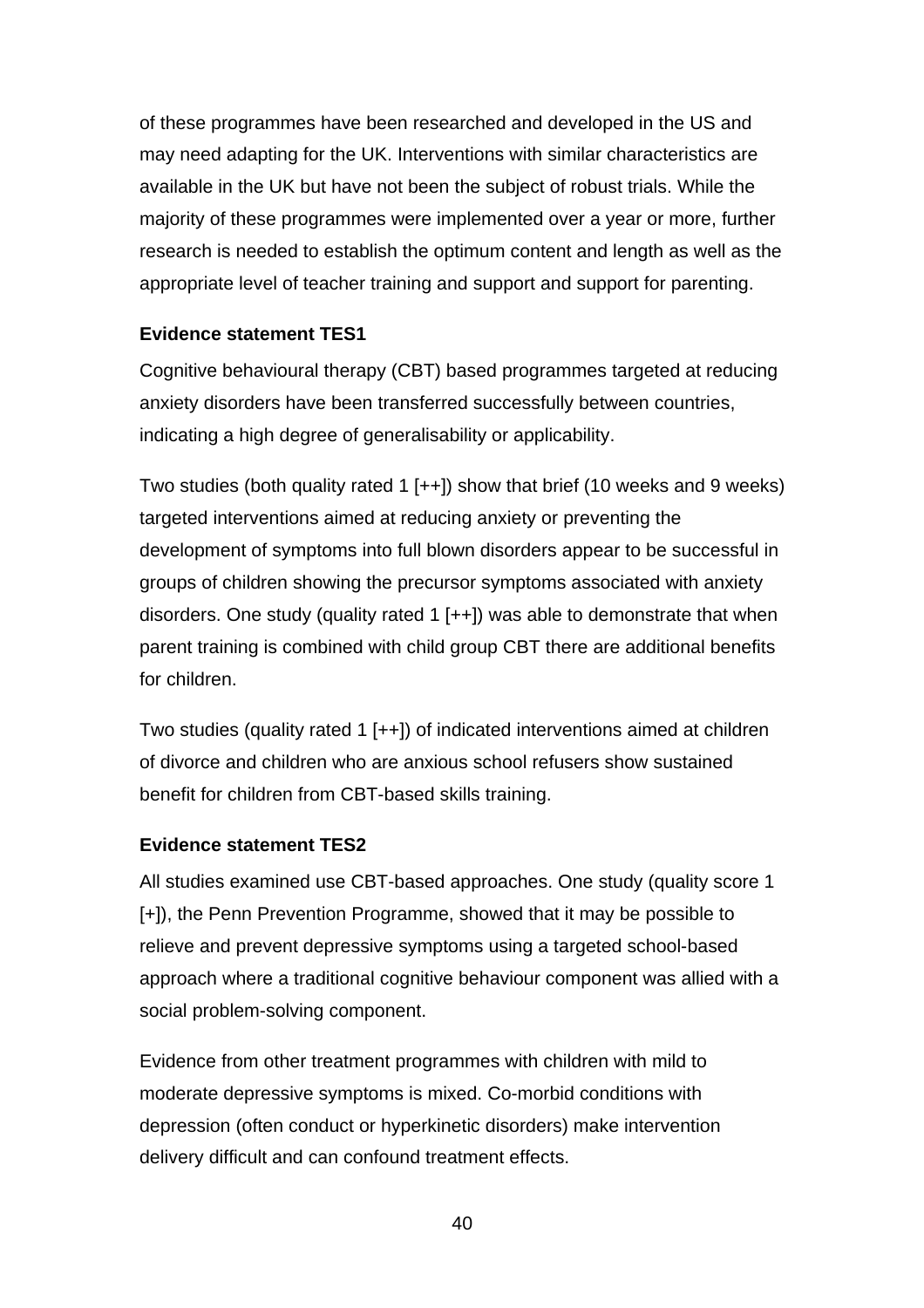One study (quality rating 1 [+]) assessed the effectiveness of an 8 week programme comprising small group-based cognitive-behavioural sessions (entailing role play, games, video and homework activities) in producing improvements in depression scores in children scoring high on the 'Children's depression inventory'. Children receiving the intervention were significantly more likely to have reduced levels of depressive symptoms immediately postintervention and at 9 months follow-up, compared with children receiving the no-treatment control.

One study (1 [+]) found that social competence training (1 hour sessions for 8 weeks) for children (aged 7–11 years) who were within the 'clinical depression range' of the 'Children's depression inventory', did not significantly improve depression scores at 2 months follow-up, compared with either an attention placebo or no treatment control. Interventions directed at indicated subgroups show some degree of success (two 1 [+]). One study (quality rating 1 [+]) of young people exposed to violence and showing clinical symptoms of posttraumatic stress disorder (PTSD) showed reasonable effect sizes. The programme involved a high proportion of black and minority ethnic children and also used trained school personnel to deliver part of the programme.

#### **Evidence Statement TES5**

Multi-component interventions designed for targeted groups of children suffering from conduct disorders show that improved social problem-solving and the development of positive peer relations are among the outcomes with the strongest programme effects. Two studies (both rated 1 [++]) showed improved academic achievement as significant outcomes of intervention.

Timing may be critical. Complex longitudinal multi-component studies like that undertaken by the Metropolitan Area Child Study Research Group (quality rating 1  $[++]$ ) support the case for early intervention with aggressive disruptive children, but also attest to the improved benefits of giving a booster intervention towards the end of primary education. Significant 'school effects' were found in the study. Better understanding of school effects, including impediments and resources, is called for.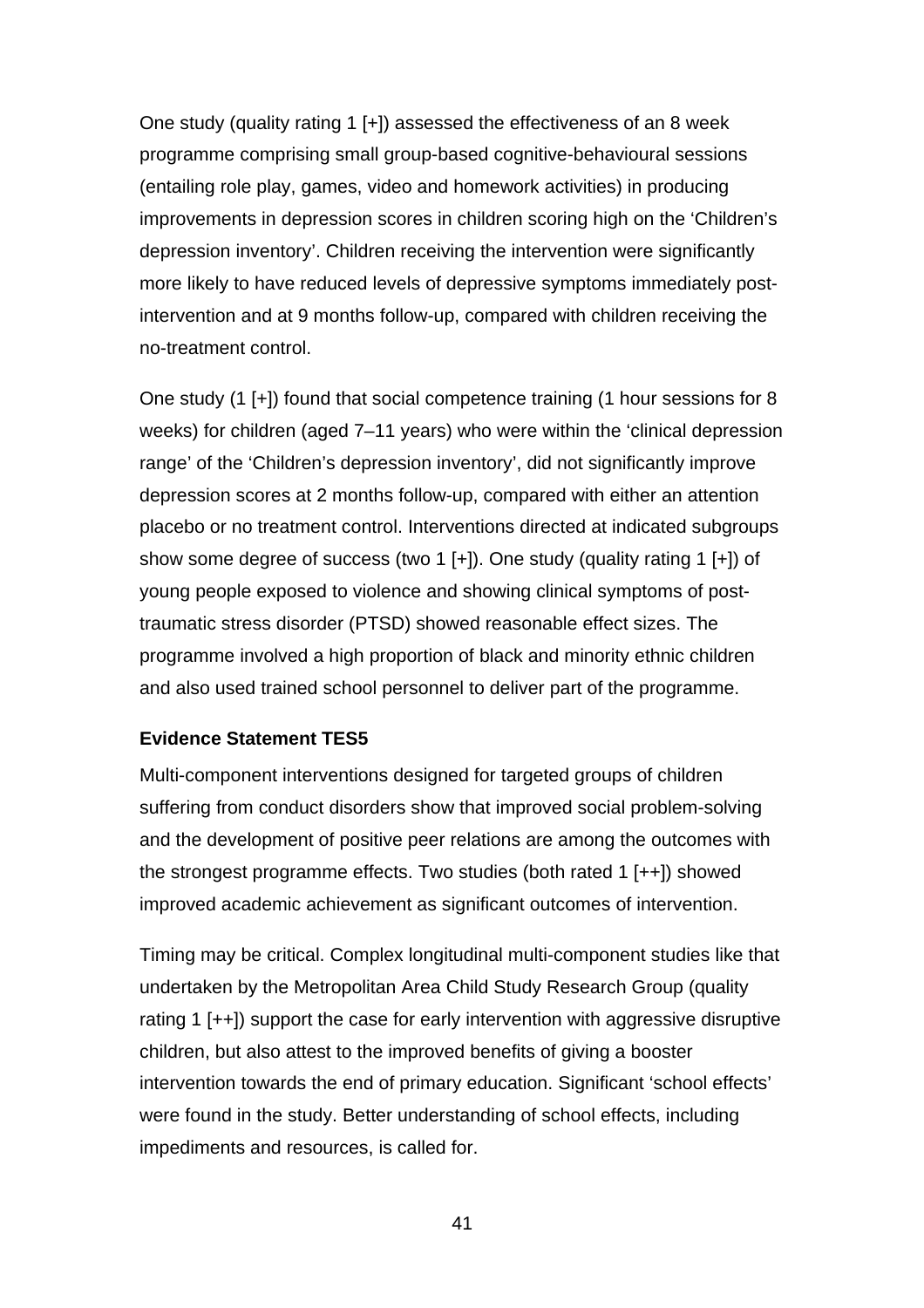Recruitment and retention into parent programmes is clearly a major challenge, even when incentives (for example, childcare and transport costs) are offered. Given a choice, evidence from one study (quality rating 1  $[++]$ ) indicates that parents may prefer targeted children to receive the intervention at school rather than at home.

Some adverse effects are reported by Metropolitan Area Child Study Research Group (quality rating 1 [++]) as a consequence of bringing aggressive hostile children together in small groups only in later elementary stages, with such groups setting up negative norms of aggressive behaviour.

# *Cost-effectiveness evidence*

Overall, the economic modelling demonstrated that universal interventions to promote mental health in primary schools do lead to short-term health benefits and are cost effective. In the longer term, these interventions could lead to further benefits for society as a whole, making them even more cost effective.

The modeling found that targeted interventions are not cost effective in the short term, as they incur similar costs to universal interventions but only a small proportion of the school population benefits. However, they may be cost effective in the longer term (after 4 years) when both the health and broader societal benefits are taken into account.

The systematic review of published literature did not find any published analyses of the cost effectiveness of universal interventions and only one for focused (targeted) initiatives.

# *Fieldwork findings*

Fieldwork aimed to test the relevance, usefulness and the feasibility of implementing the recommendations and the findings were considered by PHIAC in developing the final recommendations. For details, go to the fieldwork section in appendix B and full fieldwork reports: 'Mental wellbeing of children public health guidance', and 'Children and young people's voices on emotional well-being report for NICE 2007'.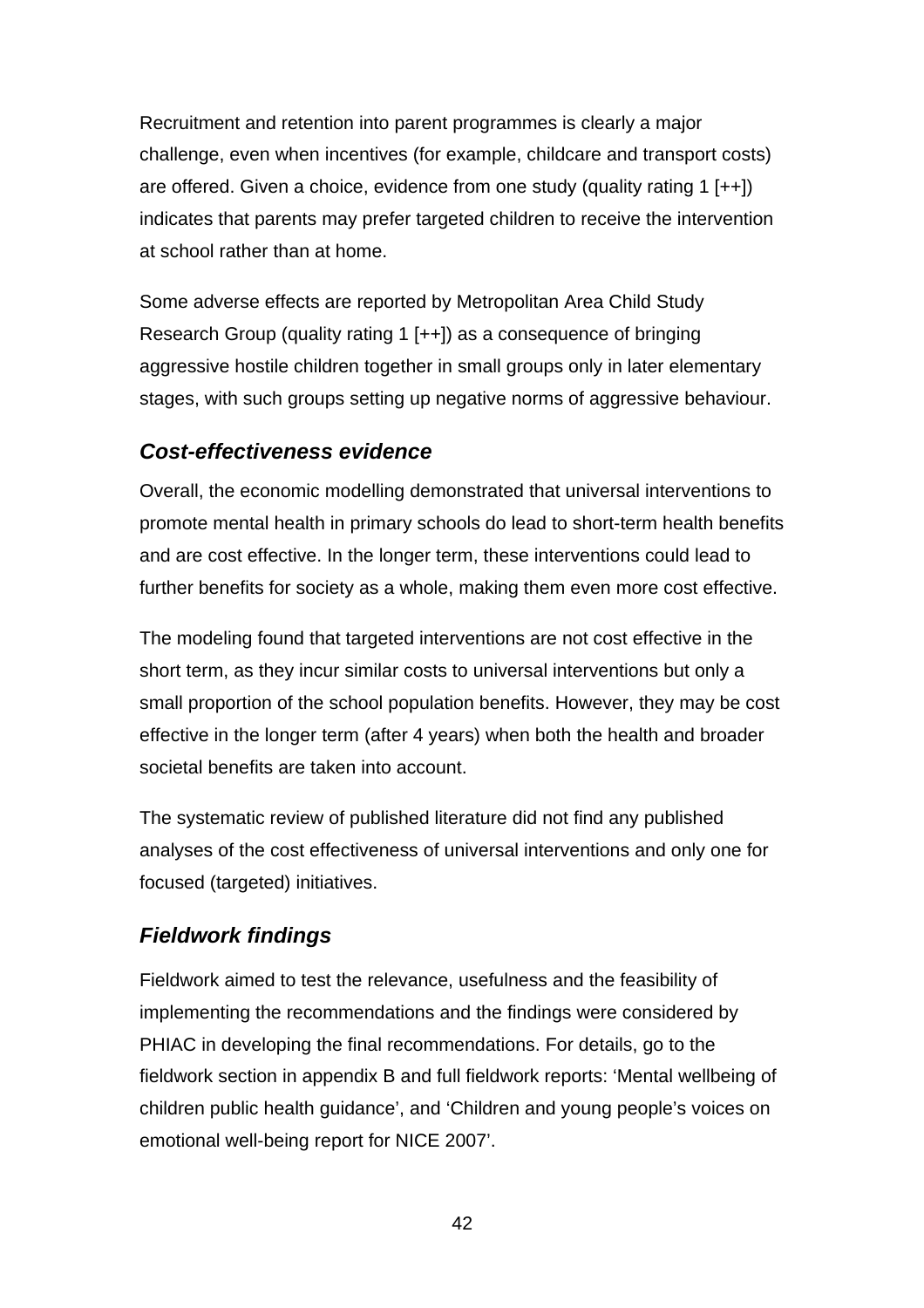Overall, first stage fieldwork participants felt the recommendations were appropriately targeted and easy to understand and could help promote social and emotional wellbeing and prevent mental illness among primary schoolage children.

In addition, the following implementation issues were raised:

- Whether the recommendations could be implemented as part of the Healthy Schools and SEAL (Social and Emotional Aspects of Learning) Programmes.
- Whether the resources needed for training would be made available.
- Whether the recommendations might be used as part of the Ofsted inspection process to assess a school's progress in meeting the outcomes set out in 'Every child matters'.
- Whether it is possible to increase access to a range of specialists, particularly child and adolescent mental health services, given the constraints on resources.

Second stage fieldwork participants considered the recommendations useful and relevant, although again, there were concerns about implementation, particularly in terms of the resources needed.

Third stage fieldwork (the research on childrens' views) highlighted the importance of children being involved in helping to develop and implement methods of promoting emotional and social wellbeing in schools. Children stated that bullying and racism were key issues, although school itself made some participants very sad.

Pupil participation in the recruitment of emotional support staff would ensure they could turn to staff they valued. However, participants also felt it might mean they could no longer turn to other staff they have talked to in the past.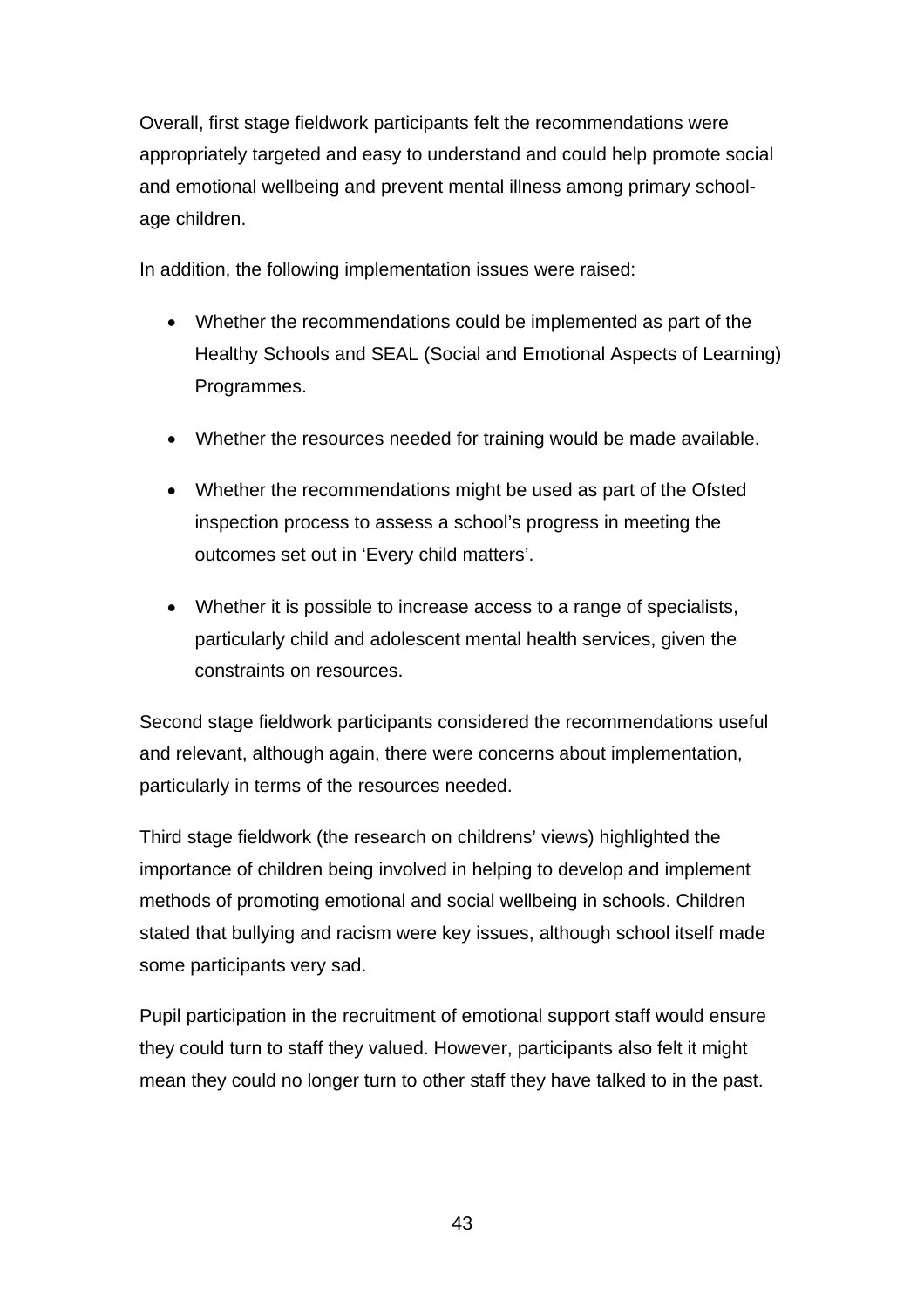The report also highlighted a need to remove the stigma surrounding mental health issues and a need to share information about mental heath services with children – and to increase their access to such information.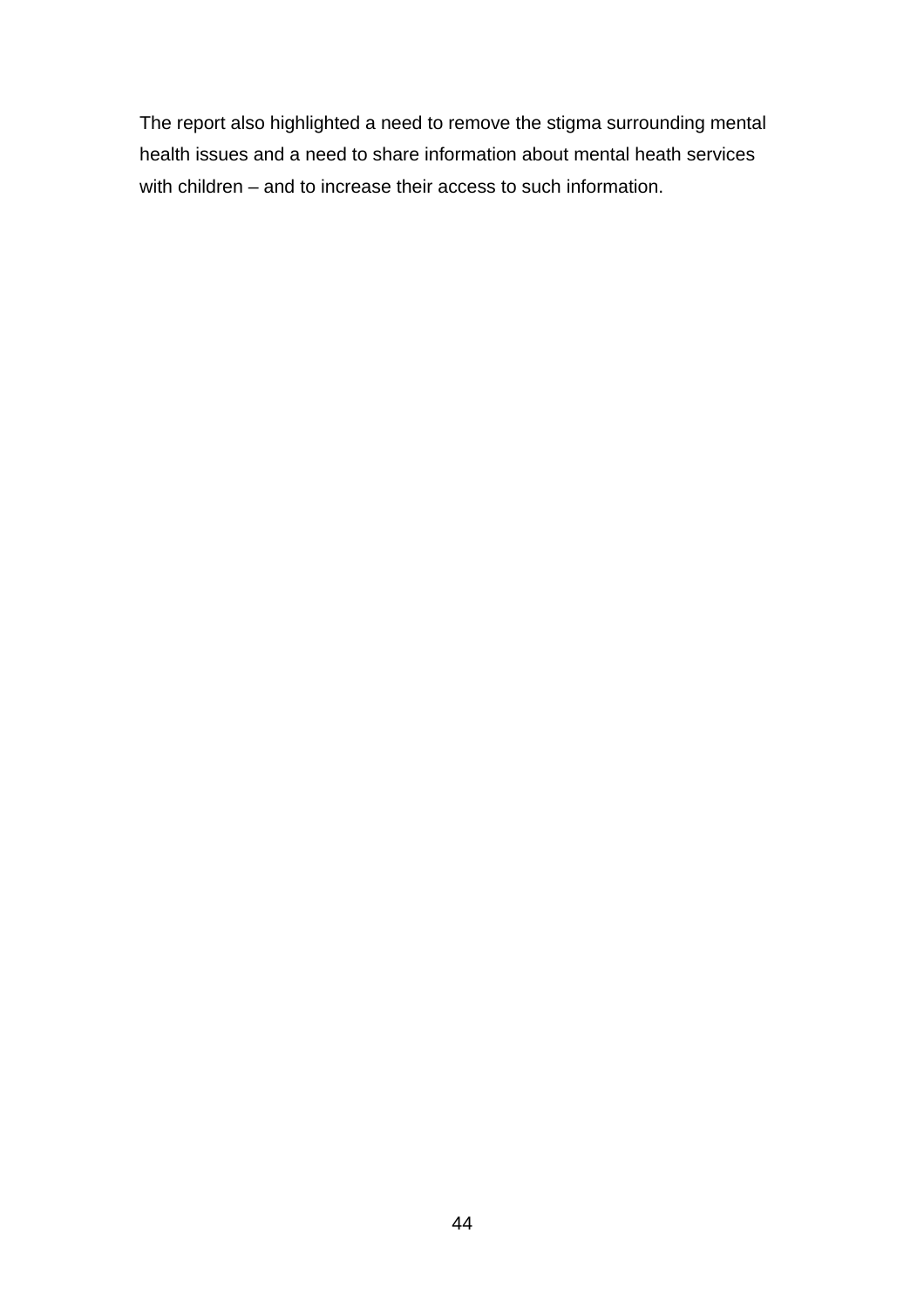# **Appendix D: gaps in the evidence**

PHIAC identified a number of gaps in the evidence relating to the interventions under examination, based on an assessment of the evidence. These gaps are set out below.

- 1. There is a lack of valid methods for measuring the emotional and social wellbeing of primary schoolchildren and monitoring changes over time.
- 2. There is a lack of evidence on the cost effectiveness of interventions to promote the emotional and social wellbeing of primary schoolchildren, particularly multi-component programmes. There is also a lack of evidence on the effect of these interventions on social, health and education outcomes (and costs) in the longer term.
- 3. There is a lack of evidence on the relationship between standard measures of emotional and social wellbeing and those used to measure quality adjusted life years (QALY).
- 4. There is a lack of UK evidence on the effectiveness and cost effectiveness of interventions to prevent and manage stress, including the use of relaxation and cognitive behavioural techniques.
- 5. There is a lack of evidence on effective and cost effective ways of promoting the emotional and social wellbeing of vulnerable primary schoolchildren. Vulnerable children include those from certain black and minority groups, those who are looked after and others at risk of experiencing emotional problems.
- 6. There is a lack of evidence on effective ways to involve the parents or carers of primary schoolchildren in school-based programmes to improve their children's emotional and social wellbeing. Evidence is particularly needed on how to engage parents or carers from disadvantaged backgrounds.

The Committee made 5 recommendations for research. These are listed in section 5.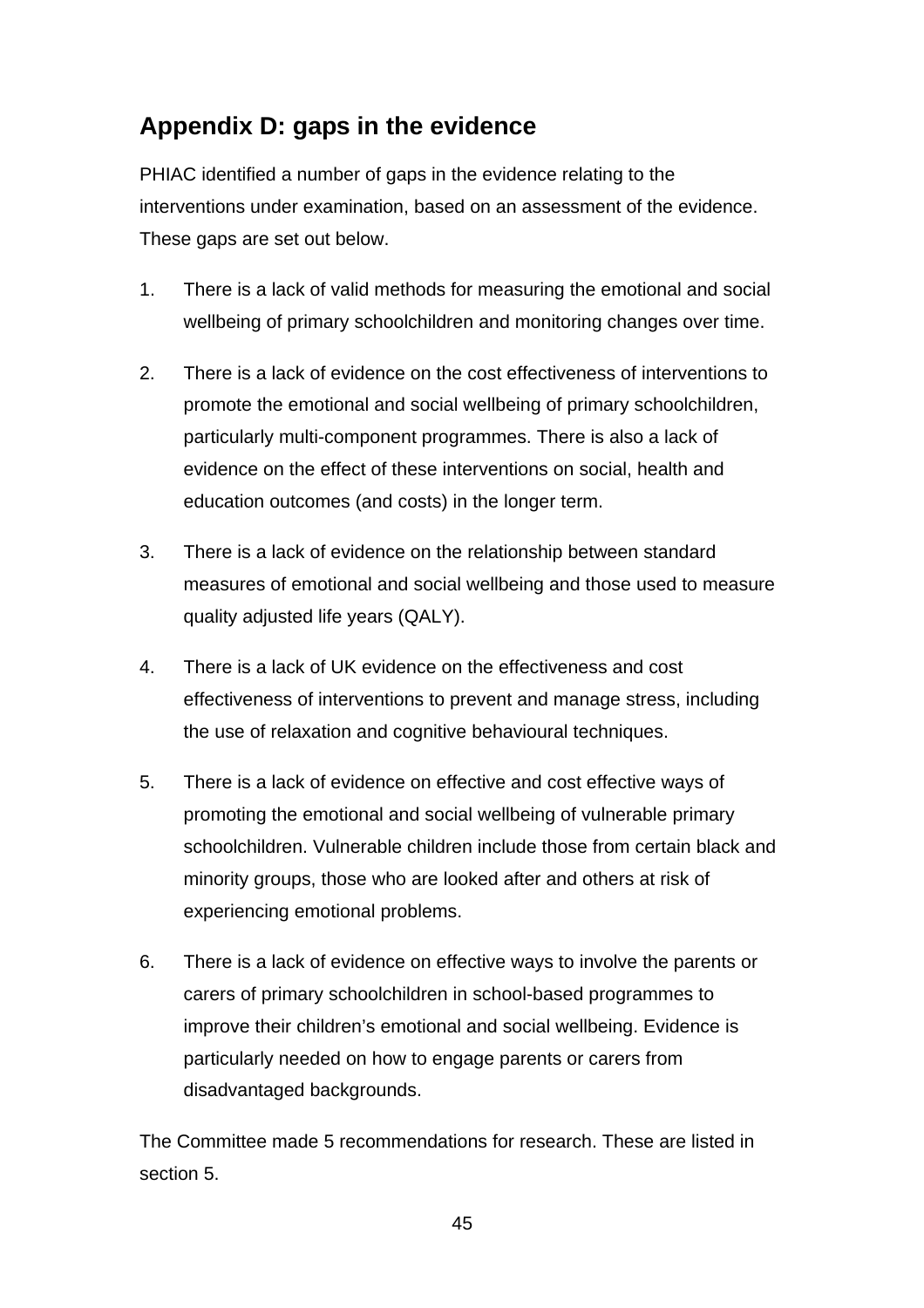# **Appendix E: supporting documents**

Supporting documents are available from the NICE website (www.nice.org.uk/PH012). These include the following.

- Reviews of effectiveness:
	- − Review 1: 'Systematic review of the effectiveness of interventions to promote mental wellbeing in children in primary education. Report 1: universal approaches (nonviolence related outcomes)'
	- − Review 2: 'Mental wellbeing of children in primary education (targeted/indicated activities)'
	- − Review 3: 'Systematic review of the effectiveness of interventions to promote mental wellbeing in primary schools: universal approaches with a focus on prevention of violence and bullying'.
- Economic appraisal:
	- − Economic review: 'A systematic review of cost-effectiveness analyses of whole school and focused primary school-based interventions to promote children's mental health'
	- − Economic analyses: 'Estimating the short-term cost effectiveness of a mental health promotion intervention in primary schools' and 'Cost effectiveness of mental health promotion in schools – focused interventions supplementary analysis'.
- Fieldwork reports:
	- 'Mental wellbeing of children public health guidance'
	- Children and young people's voices on emotional well-being report for NICE 2007'.
- A quick reference guide for professionals whose remit includes public health and for interested members of the public. This is also available from